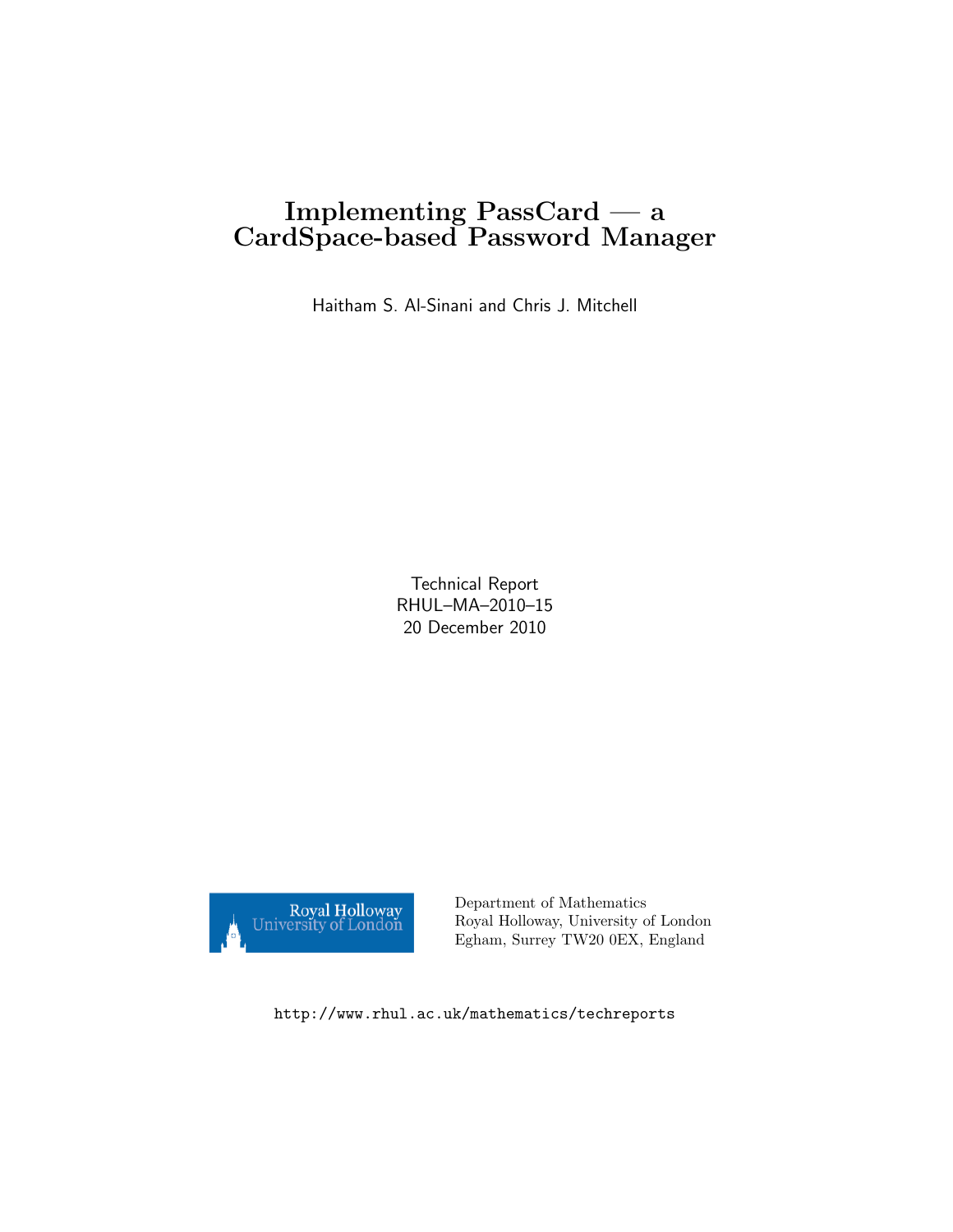#### Abstract

The recently-proposed PassCard scheme enables CardSpace to be used as a password manager, thereby both improving the usability and security of passwords as well as encouraging CardSpace adoption. However, this scheme does not work with websites using HTTPS, seriously limiting its practicality. In this paper we extend PassCard to support sites using both HTTP and HTTPS. Usernames and passwords are stored in CardSpace personal cards, and these cards can be used to sign on transparently to corresponding websites. PassCard does not require any changes to login servers, default browser security settings or to the CardSpace identity selector and, in particular, it does not require websites to support CardSpace. We describe how this new version of PassCard operates, and present a proof-of-concept prototype. Security, usability and operational analyses are also provided.

Keywords: CardSpace, PassCard, Password Manager, Browser Extension

## 1 Introduction

The most common means of user authentication remains the use of passwords, despite their well-known shortcomings. Moreover, as the number of on-line services requiring passwords continues to grow, users increasingly reuse passwords, write them down in insecure ways, and/or employ passwords which can be readily guessed. The result is an ever-increasing risk of exposure of passwords to malicious parties. Passwords could also be stolen [3, 7] through key logging, phishing, sniffing, shoulder surfing, etc.

A solution that enables the use of site-unique strong passwords whilst maintaining user security and privacy is thus needed [4]. Password managers of various types have been proposed to meet this need. A password manager stores usernames and passwords and makes them available when required. Users are not required to remember any passwords apart from a single master password which can be used to lock/un-lock the password manager. Password managers can be particularly helpful when a relatively large number of passwords are required to access multiple on-line services. Password managers can be seen as potential alternatives to single sign-on systems such as Windows Live ID, formally known as  $Passport<sup>1</sup>$ , Liberty Alliance Project<sup>2</sup> [15], and OpenID<sup>3</sup>.

<sup>1</sup> http://passport.net/

 $^{2}$ http://www.projectliberty.org/

 ${}^{3}$ http://openid.net/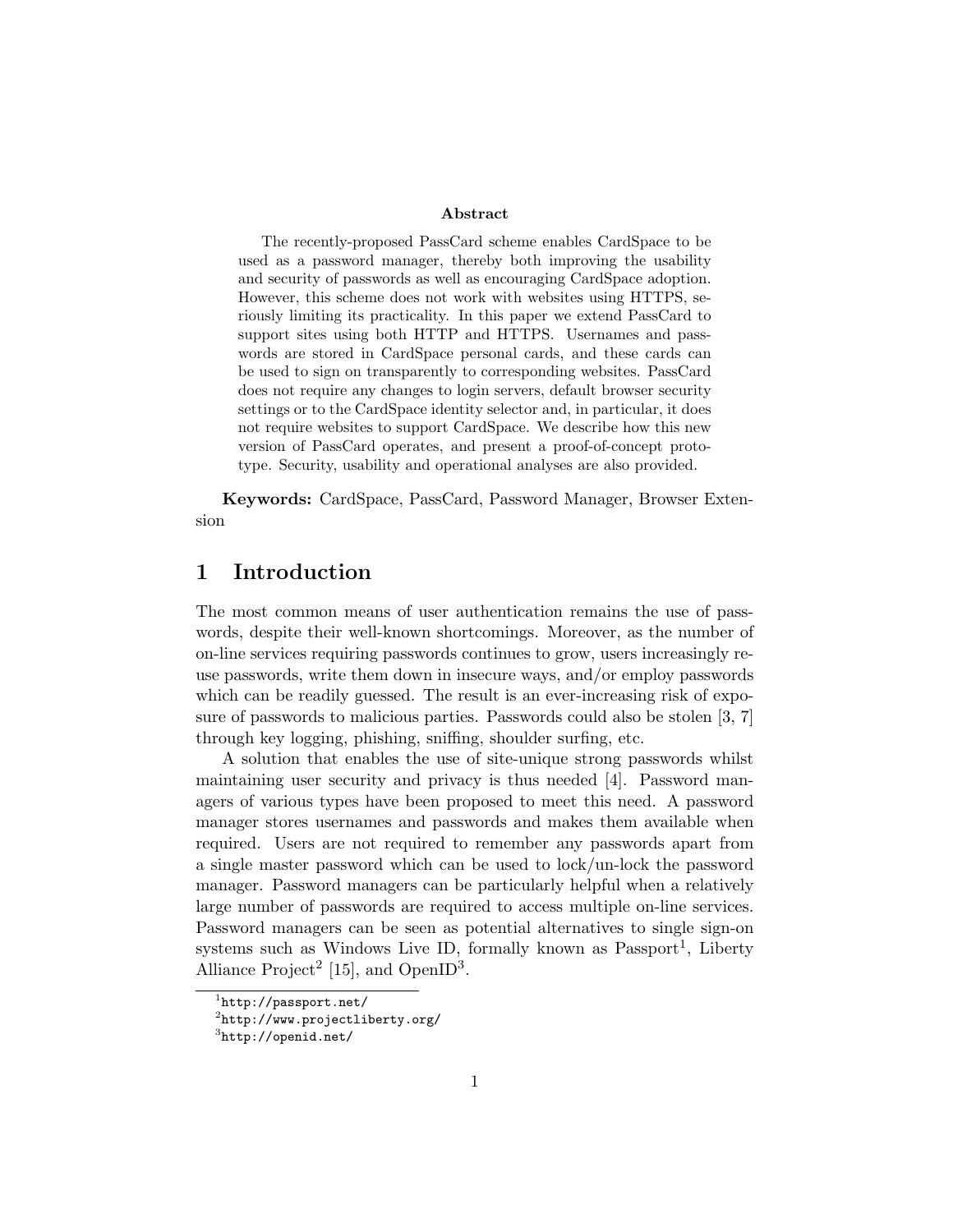CardSpace is a user-friendly tool supporting user authentication. To sign on to a website, a CardSpace user selects a virtual card, known as an information card (InfoCard), from an interface provided by the CardSpace identity selector (CIdS), instead of providing a username and password.

Despite the introduction of CardSpace (and other similar systems), the vast majority of websites still use username-password for authentication, and this is likely to continue for at least the next few years [7]. One major problem with CardSpace, and with other similar systems providing more secure means of user authentication, is that the transition from usernamepassword is extremely difficult to achieve. Service providers will not wish to do the work necessary to support CardSpace if very few users employ it; equally, users are hardly likely to use CardSpace if it is only supported by a tiny minority of websites. PassCard is designed to help overcome this barrier to change by allowing an evolutionary deployment of CardSpace, initially as a password manager and subsequently, once users are familiar with its interface, as a more sophisticated means of user authentication.

In this paper we propose a new version of PassCard [1] that uses the CIdS as a password manager. The goal is to develop a simple and intuitive approach to password management, transparent to both the CIdS and relying parties (RPs). Unlike the previous version of PassCard [1], which only supports sites using HTTP, the new version supports both HTTP and HTTPS-enabled sites.

The remainder of the paper is organised as follows. Section 2 presents an overview of CardSpace, and, in section 3, we describe the proposed scheme. We describe a prototype implementation in section 4, and, in section 5, we outline a number of PassCard features and limitations. Section 6 reviews related work, and, finally, section 7 concludes the paper.

## 2 CardSpace

### 2.1 Introduction

Microsoft CardSpace is an identity management system that provides a secure and consistent way for users to control and manage personal data, to review personal data before sending it to a website, and to verify the identity of visited websites. It also enables websites to obtain personal information from users, e.g. to support user authentication and authorisation.

The CIdS enables users to manage digital identities issued by a variety of identity providers (IdPs), and use them to access on-line services. Digital identities are visually represented to users as InfoCards, which are imple-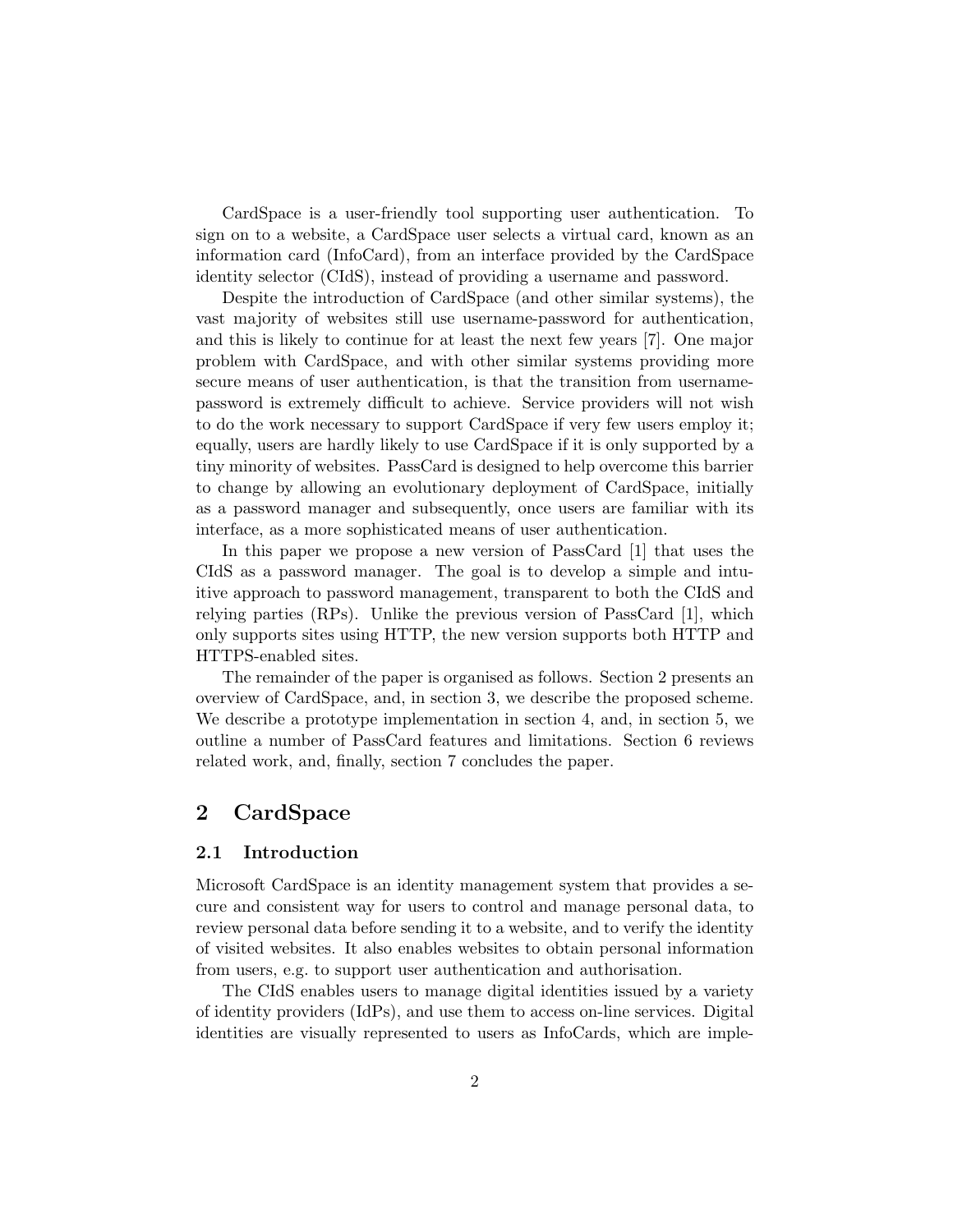mented as XML files that list the types of claim made by one party about itself or another party. Users can employ one (virtual) InfoCard to identify themselves to multiple websites. Alternatively, separate InfoCards can be used in distinct situations. Websites can request different types of cards and/or different types of claims.

There are two types of InfoCards: personal cards and managed cards. Personal cards are created by users themselves, and the claims listed in such an InfoCard are asserted by the self-issued identity provider (SIP) that coexists with the CIdS on the user machine. In this paper we take advantage of such personal cards to enable CardSpace to function as a password manager. Managed cards, on the other hand, are obtained from remote IdPs.

The InfoCards themselves do not contain any sensitive information; instead an InfoCard carries metadata that indicates the types of personal data associated with this identity, and from where assertions regarding this data can be obtained. The data referred to by a personal card is stored on the user machine, whereas the data referred to by a managed card is held by the IdP that issued it [2, 8, 11].

By default, CardSpace is supported in Internet Explorer (IE) from version 7 onwards. Extensions to other browsers, such as  $Firefox<sup>4</sup>$  and  $Safari<sup>5</sup>$ , also exist. Microsoft has recently released an updated version of CardSpace, known as Windows CardSpace 2.0 Beta  $2^6$ . However, in this paper we refer throughout to the CardSpace version that is shipped by default as part of Windows Vista and Windows 7, which has also been approved as an OASIS standard [9].

### 2.2 CardSpace Personal Cards

Since PassCard builds on personal cards, we next outline their use. Prerequisites for use of a personal card include a CardSpace-enabled RP and a CardSpace-enabled user agent, e.g. a web browser capable of invoking the CIdS. Personal cards can contain claims of the following 14 (editable) types: First Name, Last Name, Email Address, Street, City, State, Postal Code, Country/Region, Home Phone, Other Phone, Mobile Phone, Date of Birth, Gender, and Web Page.

When using personal cards, CardSpace adopts the following protocol. We assume that the RP does not employ a security token service  $(STS)^7$ .

 $^4$ https://addons.mozilla.org/en-US/firefox/addon/10292

 $^{5}$ http://www.hccp.org/safari-plug-in.html

 $^6$ http://technet.microsoft.com/en-us/library/dd996657(WS.10).aspx

<sup>&</sup>lt;sup>7</sup>An STS is a software component responsible for security policy and token management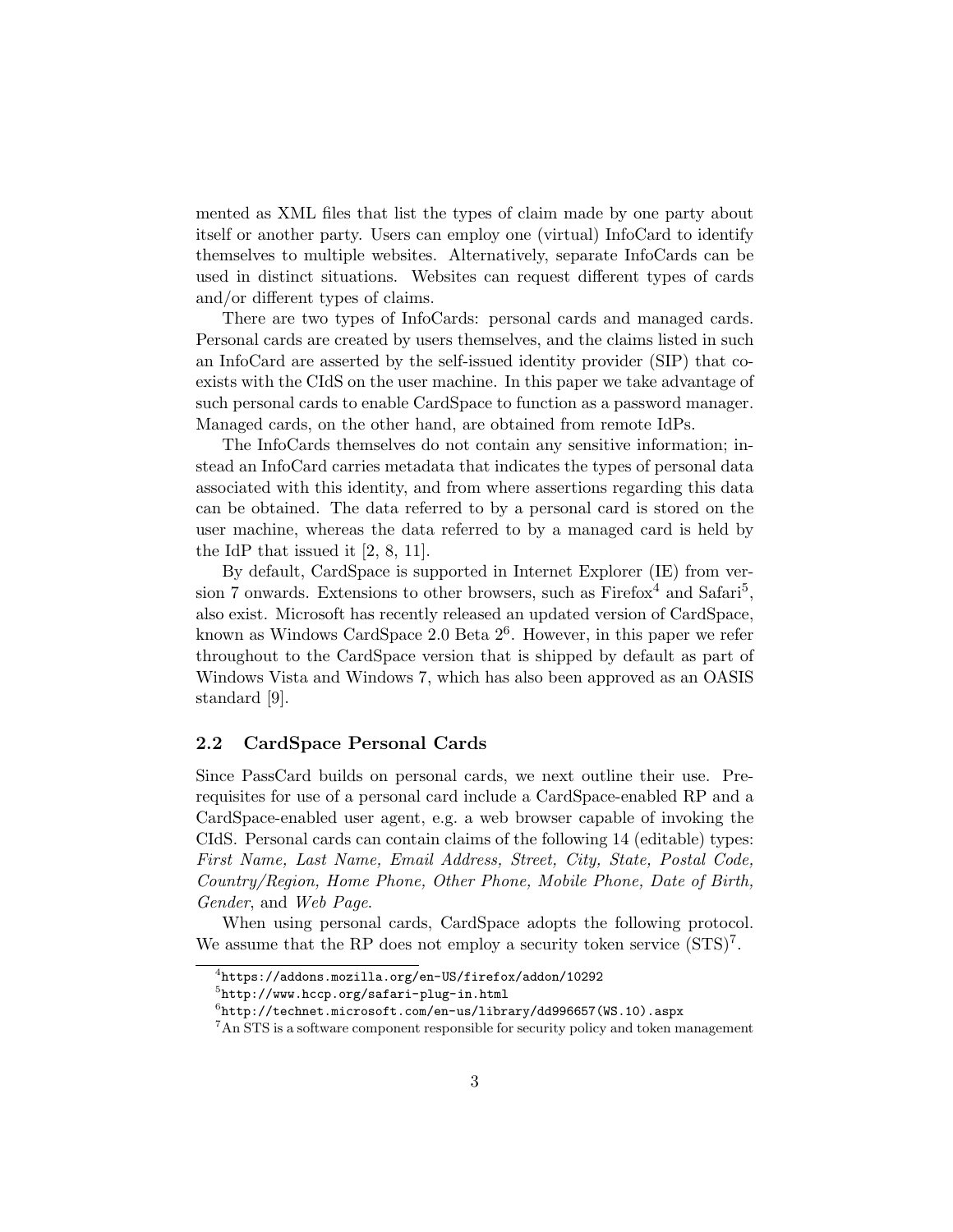- 1. User agent  $\rightarrow$  RP. HTTP/S request: GET (a login page).
- 2. RP  $\rightarrow$  user agent. HTTP/S response. A login page is returned containing CardSpace-enabling tags in which the RP policy is embedded.
- 3. The user agent offers the user the option to use CardSpace (e.g. via a button on the RP page), and selection of this option causes the agent to invoke the CIdS and pass it the RP policy. If this is the first time that this RP has been contacted, the CIdS will display the RP identity and give the user the option to either proceed or abort the protocol.
- 4. After evaluating the RP policy the CIdS highlights the InfoCards matching the policy, and greys out the rest. InfoCards previously used for this RP are displayed in the upper half of the selector screen.
- 5. The user chooses a personal card. (Alternatively, the user could create and choose a new personal card). At this point the user can check the requested claim types and decide whether or not to proceed. The selected InfoCard may contain several claims, but only the claims explicitly requested in the policy will be passed to the requesting RP.
- 6. The CIdS creates and sends a SAML-based request security token (RST) to the SIP, which responds with a SAML-based request security token response (RSTR).
- 7. The RSTR is passed to the user agent, which forwards it to the RP.
- 8. The RP validates the received token, and, if satisfied, grants access.

Note that if the visited site uses HTTPS, then the RSTR message in step 7 (above) will be encrypted using the public key of the requesting RP. This explains why the previous version of PassCard, which relies on a browser extension that parses the RSTR, only works with websites using HTTP. The extension does not have access to the key necessary to decrypt the token, and hence cannot operate. This issue is addressed in the revised PassCard scheme described in section 3 below.

Details of how CardSpace managed cards are used are given in the relevant specifications [2, 8, 9, 11].

within an IdP and, optionally, within an RP.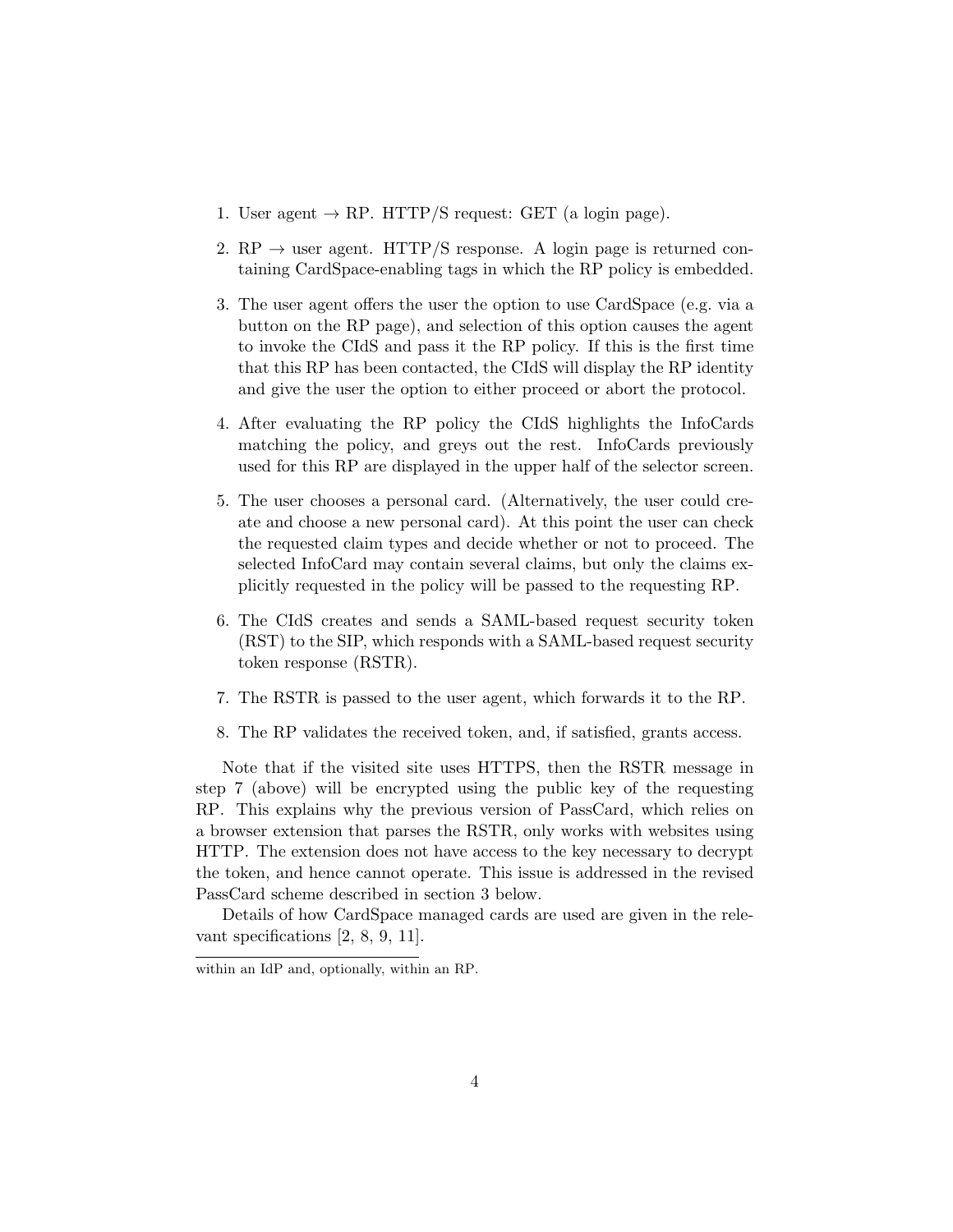## 3 PassCard

We now describe the operation of the new version of PassCard. The parties involved are a CardSpace-enabled RP, a CardSpace-enabled user agent (e.g. a suitable web browser), an HTTP Server (HS), and a browser extension implementing the protocol described in 3.2. The introduction of the HS (see also section 4.3.2 below) addresses the main limitation with the previous version of PassCard (described at the end of section 2.2), thus enabling PassCard to also operate with HTTPS-based websites.

### 3.1 Prerequisites

The scheme has the following operational requirements.

- Either prior to, or during, use of the scheme, the user must first create a special personal card, referred to here as a PassCard, containing a username and password in certain card fields, the choice of which is implementation-specific. Basic protection against phishing can be provided if the URL of the target website is included in the PassCard. However, this is optional, as users may wish to use a single PassCard with multiple websites sharing the same user credentials.
- As in the previous version [1], PassCard is based on a browser extension which must be able to read, inspect and modify browser-rendered web pages, and must also be able to read CardSpace-issued RSTR tokens. In addition, it must be able to automatically invoke the CIdS, fill in and submit login forms, and forward username-password values (via HTTP redirects) to RPs. Furthermore, it must be able to start automatically and be enabled or disabled by the user. Finally, the browser extension must be able to add a clickable PassCard logo (see Fig. 3), a modified version of the CardSpace logo, to the RP web page. This enables the user to invoke the CIdS and to subsequently select (or create) a PassCard.

## 3.2 PassCard Operation

We now describe the protocol steps for PassCard. Its operation differs depending on whether the RP uses HTTP or HTTPS. We therefore divide the protocol description into two cases. Protocol steps 1–3c are the same for both cases, and hence we describe these steps first. Note that the HTTP case is precisely the same as the previous version of PassCard [1]; we include the description here for completeness.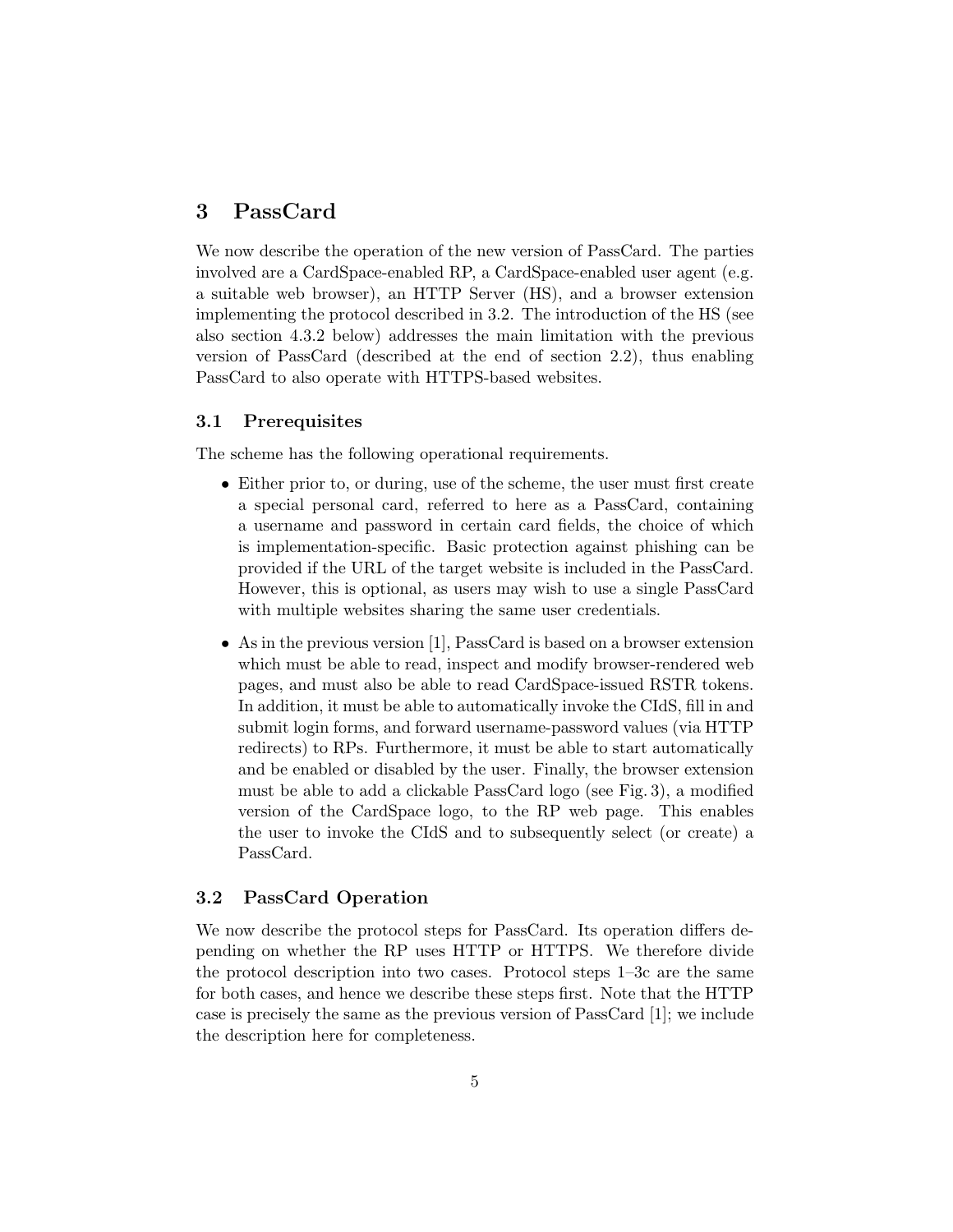- 1. User agent  $\rightarrow$  RP. HTTP request: GET (a login page).
- 2. RP  $\rightarrow$  user agent. HTTP response: (the login page is returned).
- 3. The browser extension performs the following processes using the login page provided by the RP.
	- (a) It scans the page for a login form containing a username and password field and a submit button.
	- (b) If all are found, it highlights the username and password fields.
	- (c) It determines the communication protocol (i.e. HTTP or HTTPS) in use.

Execution continues as described in sections 3.2.1 and 3.2.2, depending on whether the RP is using HTTP or HTTPS, respectively.

#### 3.2.1 HTTP-based PassCard

Steps 3d–8 below apply in the case where the RP uses HTTP.

- 3. Following step 3c in section 3.2, the extension continues as follows.
	- (d) It adds CardSpace-enabling tags to the login page, setting the associated security policy to require a token asserting claims of the types in which the user credentials are stored.
	- (e) It adds a function to the login page to intercept the RSTR token that will later be returned by the CIdS.
	- (f) It causes the PassCard logo to appear above the submit button, in such a way that clicking it invokes the CIdS.
- 4. The user clicks on the PassCard logo and the CIdS lights up.
- 5. The user selects and submits a PassCard. Alternatively, the user could create and choose a new PassCard. The CIdS creates and sends an RST to the SIP, which responds with an RSTR.
- 6. The CIdS passes the RSTR to the browser.
- 7. The browser extension performs the following tasks.
	- (a) It intercepts and parses the SAML token (i.e. the RSTR).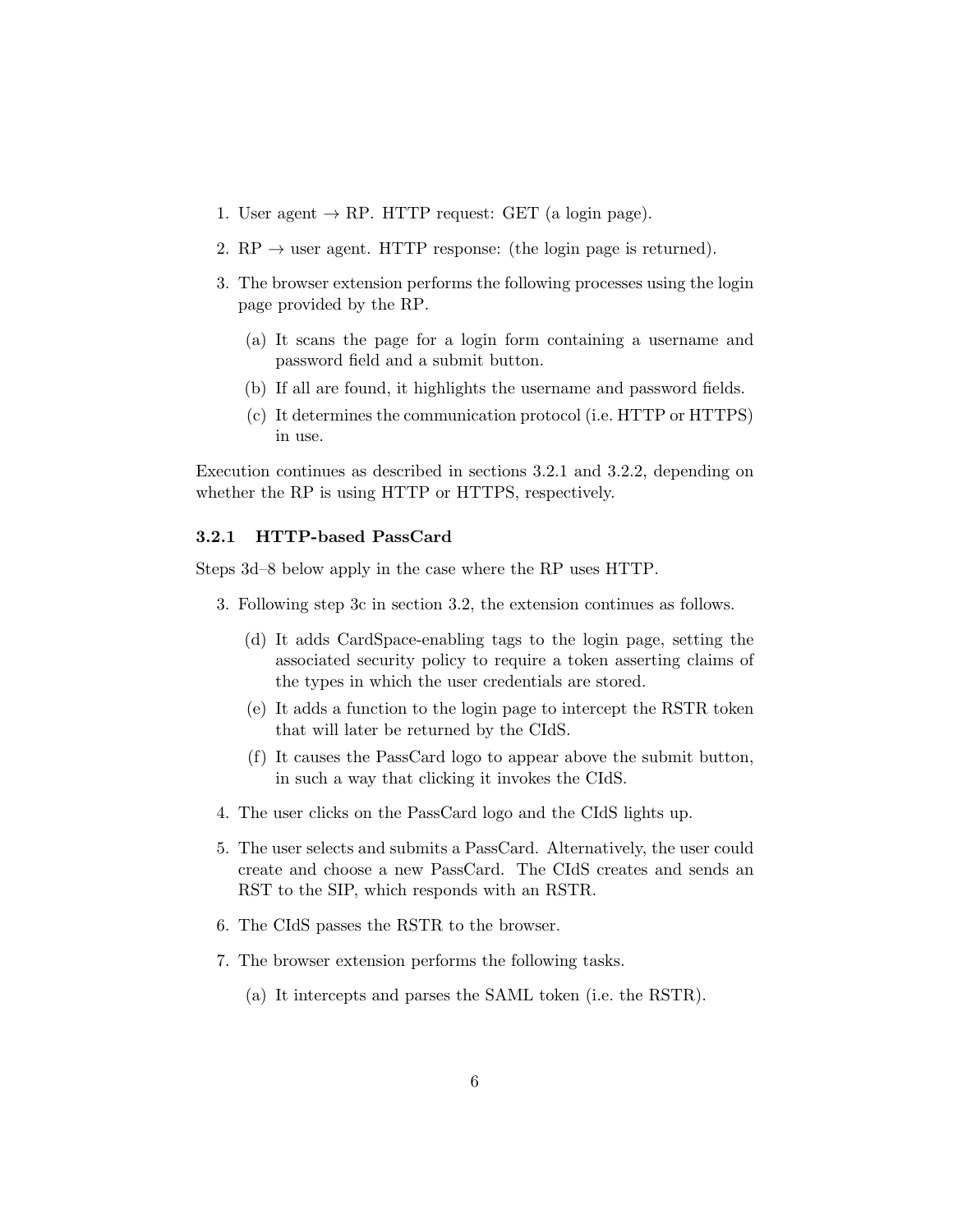- (b) If the token contains the URL of the target site, the extension compares it with the URL of the visited site, and only proceeds if they match.
- (c) It extracts the username and password from the pre-specified fields.
- (d) It auto-populates and auto-submits the login form.
- 8. The RP verifies the credentials and, if satisfied, grants access.

#### 3.2.2 HTTPS-based PassCard

Steps 3d–8 below apply in the case where the RP uses HTTPS.

- 3. Following step 3c in section 3.2, the extension continues as follows.
	- (d) It obtains the page's fully qualified domain name (FQDN), referred to below as the 'target URL'.
	- (e) It causes the PassCard logo to appear above the submit field, in such a way that clicking it results in an HTTP redirect.
- 4. If the user clicks the logo, the browser is redirected to the pre-specified HS, and the target URL is also transmitted as a URL query parameter or as a hidden HTML form variable.
- 5. While interacting with the HS, the browser extension:
	- (a) adds a 'hidden' password-login form to the returned HS page, if it does not already have one, at which point steps 3d–3f of section 3.2.1 are executed;
	- (b) recovers and stores the target URL; and
	- (c) transparently invokes the CIdS, at which point steps 5–7c of section 3.2.1 are executed.
- 7. The browser extension continues as follows.
	- (d) It encrypts the username and password values with a secret key known only to the browser extension (see section 3.3.3).
	- (e) It transparently redirects the user to the target URL, and the 'encrypted' username-password values are also transmitted as URL query parameters or as hidden HTML form variables.
- 8. While interacting with the target URL site, the browser extension: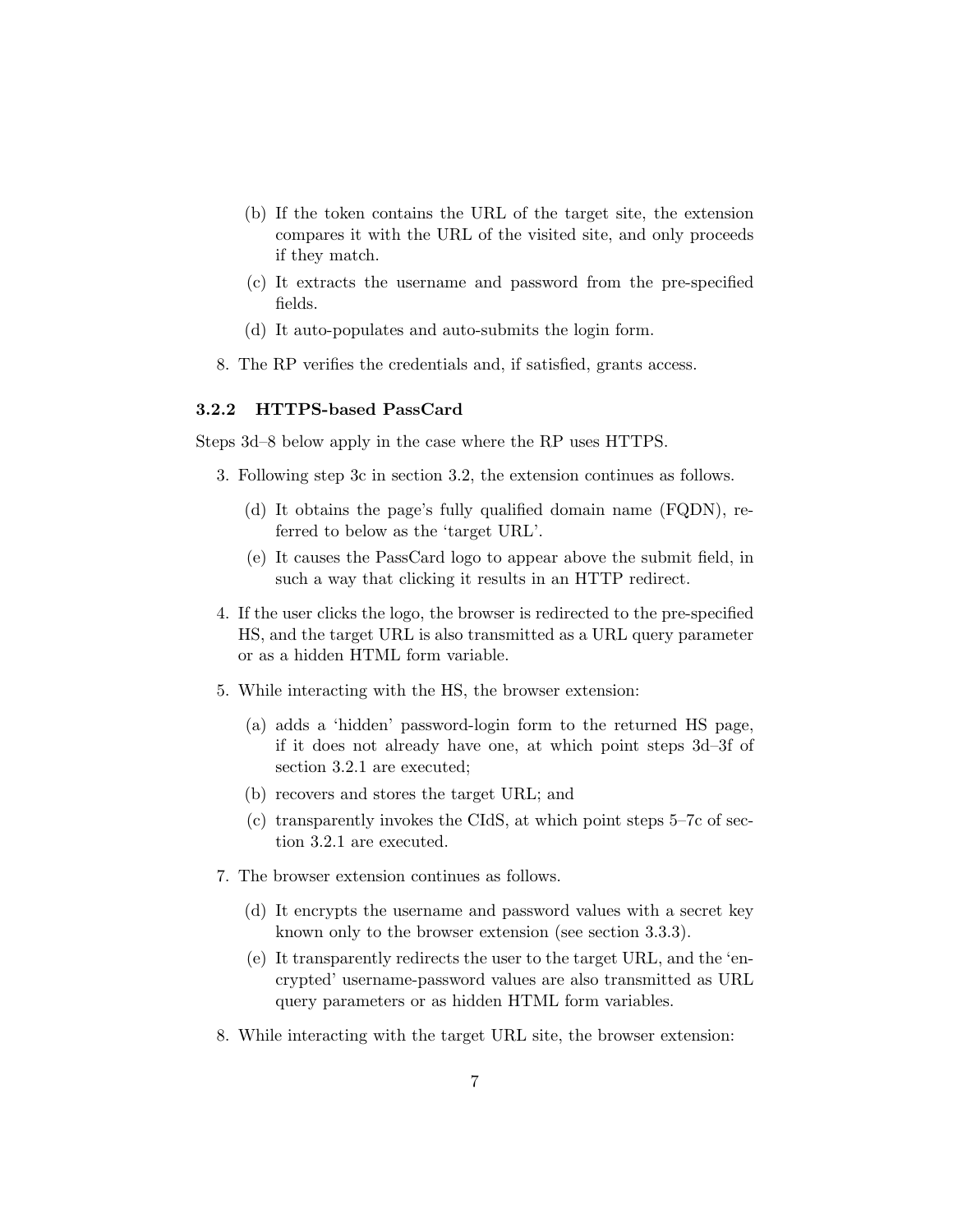- (a) recovers and decrypts the username and password values;
- (b) locates the username, password and submit fields; and
- (c) auto-populates and auto-submits the login form, after which step 8 of section 3.2.1 is executed.

## 3.3 Discussion

#### 3.3.1 User Experience

The PassCard user experience when operating in HTTP mode is precisely the same as with 'conventional' password-based authentication except that, instead of manually entering and submitting a username and password, the PassCard user selects and submits a virtual card. The user experience in HTTPS mode is similar to that of HTTP mode, except that users (depending on their Internet speed, machine speed, etc.) may or may not experience a redirect from the target HTTPS site to the HS and vice versa, resulting in the temporary display of the HS web page. Note that, in both PassCard modes, users are not required to click the PassCard logo more than once or to remember any passwords.

## 3.3.2 CardSpace-enabled RPs

Regardless of whether or not an RP already supports CardSpace, the browser extension will always add the PassCard logo to the RP web page, as long as it detects username-password prompts on the page. This means that, if an RP supports CardSpace and simultaneously supports username-password authentication, as does the 'myOpenID' website<sup>8</sup> (sampled on  $24/11/2010$ ), the browser extension will still insert the PassCard logo above the submit button of the password-based login form. Informal tests on the prototype implementation suggest that this will not disrupt the normal operation of CardSpace.

The RP page will thus display both the CardSpace and the PassCard logos. In such a case, users will have (at least) three login options:

- 1. populating the username and password fields and submitting the login form manually;
- 2. using PassCard to auto-populate and auto-submit the login form; or
- 3. clicking the CardSpace logo to use CardSpace-based authentication.

<sup>8</sup> https://www.myopenid.com/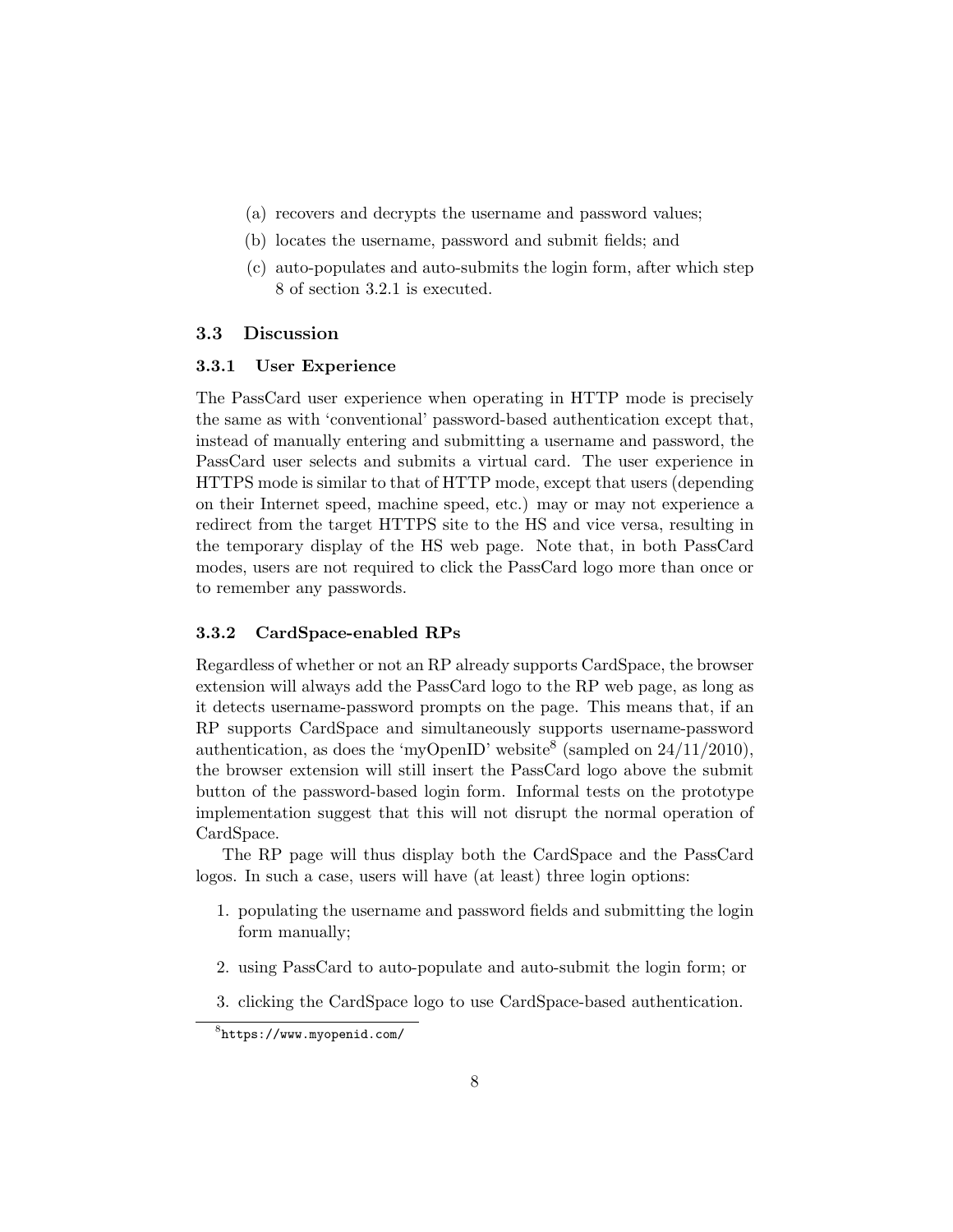Note that, as Fig. 1 shows, hovering the mouse over the PassCard logo results in the display of text indicating that clicking it will activate PassCard.



| Username            |                                              |
|---------------------|----------------------------------------------|
| Password            |                                              |
| Stay signed in<br>門 |                                              |
|                     | Click me to use PassCard!<br><b>PassCard</b> |
|                     | Sign In<br>Cancel                            |

Figure 1: PassCard co-operating with a CardSpace-enabled RP

#### 3.3.3 Use of Cryptography

The encryption of the username and password in step 7d of section 3.2.2 is not necessary to prevent channel eavesdropping, because an SST/TLS channel is already established between the browser and the target HTTPS site. However, if the username and password are sent as part of the URL (as is the case in the PassCard prototype), then if sent in plaintext these values will be vulnerable to shoulder-surfing attacks since they will be shown in the browser address bar (and possibly also in the browser status bar). The prototype implementation uses a simple symmetric encryption scheme for username/password encryption to minimise the overhead.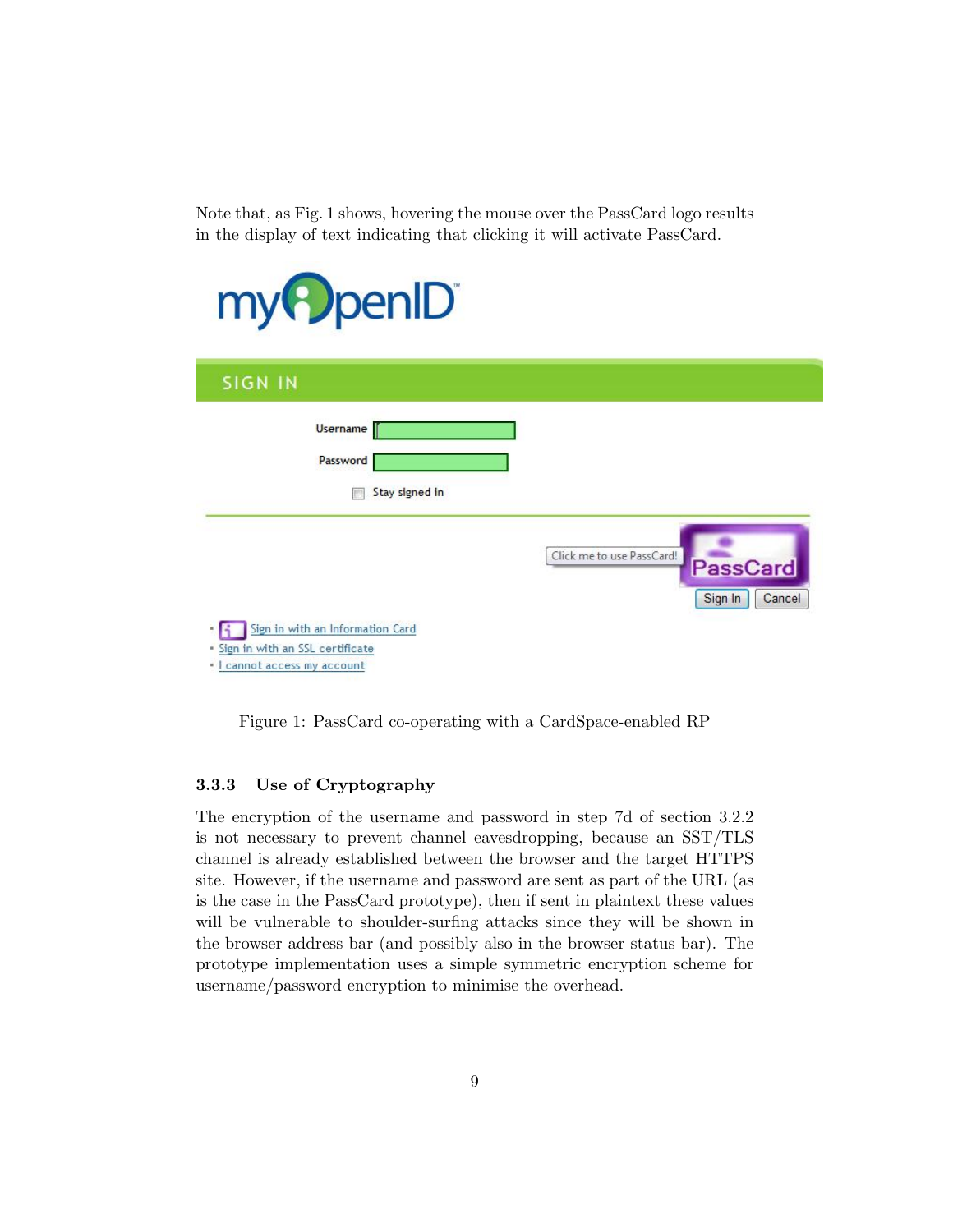## 4 Prototype Realisation

We next give details of a prototype implementation of the scheme. The prototype is coded as a plug-in using JavaScript [12], chosen because its wide adoption should simplify the task of porting the prototype to a range of other browsers. It uses the Document Object Model (DOM) to inspect and manipulate HTML pages and XML documents. The JavaScript code is executed using a C#-driven browser helper object (BHO), a Dynamiclink library (DLL) module designed as a plug-in for IE. Once installed, the BHO attaches itself to IE, thus gaining access to the current page's DOM. PassCard can readily be enabled or disabled using the add-on manager in the IE Tools menu. The PassCard prototype is an open source research project (http://iescripts.org/view-scripts-808p1.htm and/or http: //sourceforge.net/projects/passcard/).

## 4.1 Registration

Prior to, or during, use of PassCard, the user invokes the CIdS and creates a PassCard, inserting their username in the firstname field and password in the lastname field. Optionally, the user could also insert the URL of the target website in the *web* page field<sup>9</sup>. For ease of identification, the user can give the PassCard a meaningful name, e.g. of the corresponding website. The user can also upload an image for the PassCard, e.g. containing the logo of the intended site. Example PassCards are shown in Fig. 2.



Figure 2: PassCards

### 4.2 Operation

The prototype implements the protocol steps specified in section 3.2. In step 3, the plug-in processes the RP web page in the following way.

<sup>&</sup>lt;sup>9</sup>The web page field was chosen to contain the URL of the target website since it seemed the logical choice; however, this is an implementation option.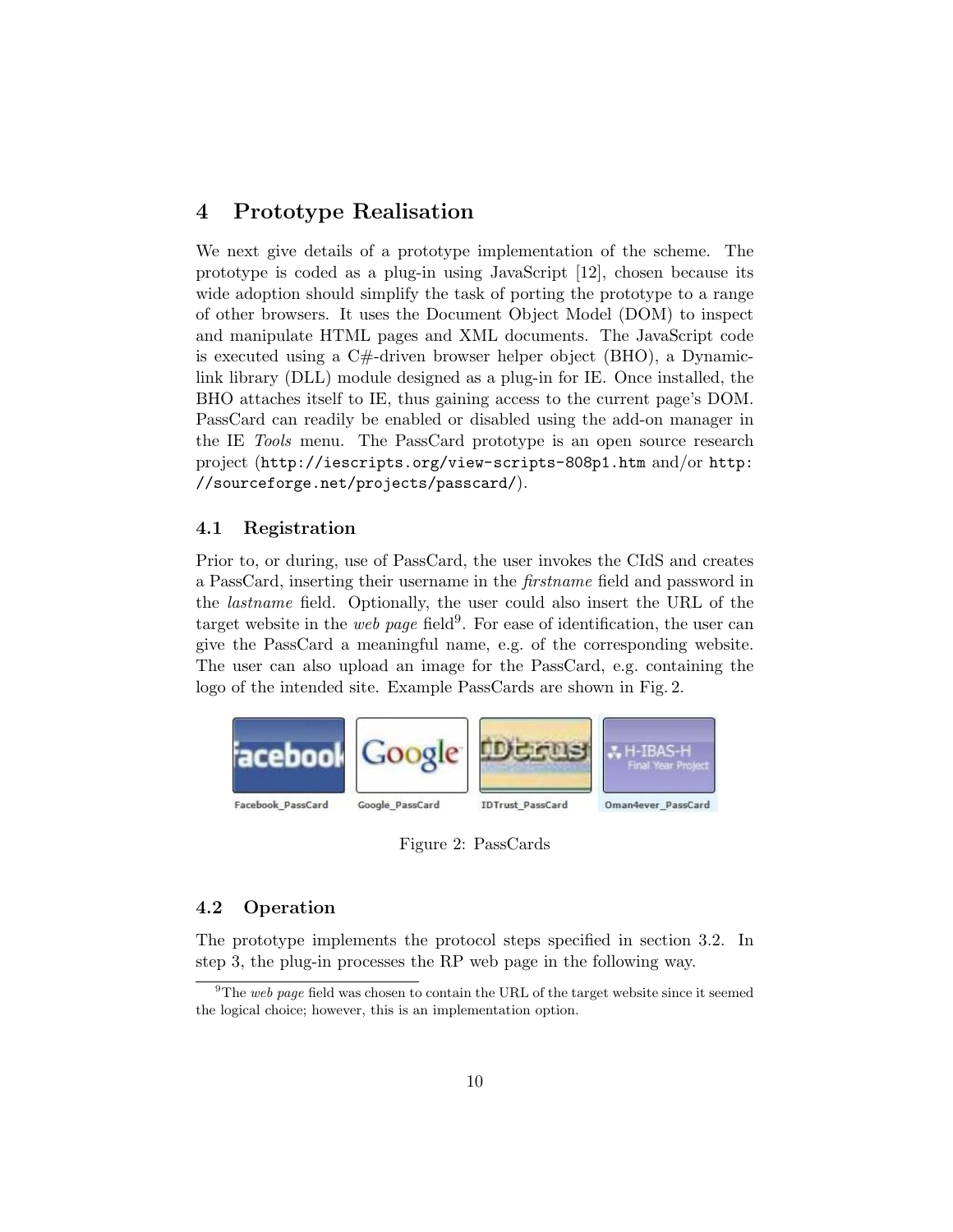- 1. The plug-in scans the web page for a login form containing a pair of username and password fields and a submit button. More specifically, the following procedure is used.
	- (a) The plug-in scans the web page for a form tag.
	- (b) If a form tag is found, it searches the form for three input tags referring to username, password, and submit, as follows:
		- i. it searches for an input tag of type 'text';
		- ii. if found, it searches for another input tag of type 'password'; and
		- iii. if found, it searches for another input tag of type 'submit'. If no input tag of type 'submit' is found, the plug-in searches for an input tag of type 'image' and, if unsuccessful, searches for an event-based input tag of type 'button'.
	- (c) If all three fields are detected, then the plug-in highlights the username and password fields in green for ease of identification.

The above process involves the following detailed processing.

- Highlighting does not take place unless both the username and password fields and the submit button have been detected in a single form, as a web page could potentially contain more than one input tag of type 'text', such as those used for searching.
- To differentiate between registration and login web pages, the plug-in terminates if it detects more than one password field between the username and submit fields. Whereas it appears common for a login page to only have a single password field before the submit button, registration pages typically have two password fields (before the submit button): the first for the user to enter their password, and the second to confirm their password. Examples include the registration and login pages hosted by major websites such as Google, YouTube, Yahoo, Microsoft Research, SpringerLink<sup>10</sup>, etc.
- When searching for the form submission button, if no submitting input tag is found then the plug-in searches for an 'image' tag. This is because, instead of a submit button, some websites display a clickable image<sup>11</sup> with similar functionality.

 $10$ Websites most recently checked on  $24/11/2010$ .

<sup>&</sup>lt;sup>11</sup>This includes an image tag embedded in a hyperlink (anchor) tag, an image tag on its own, an image tag embedded inside a button tag, an event-based button tag, etc.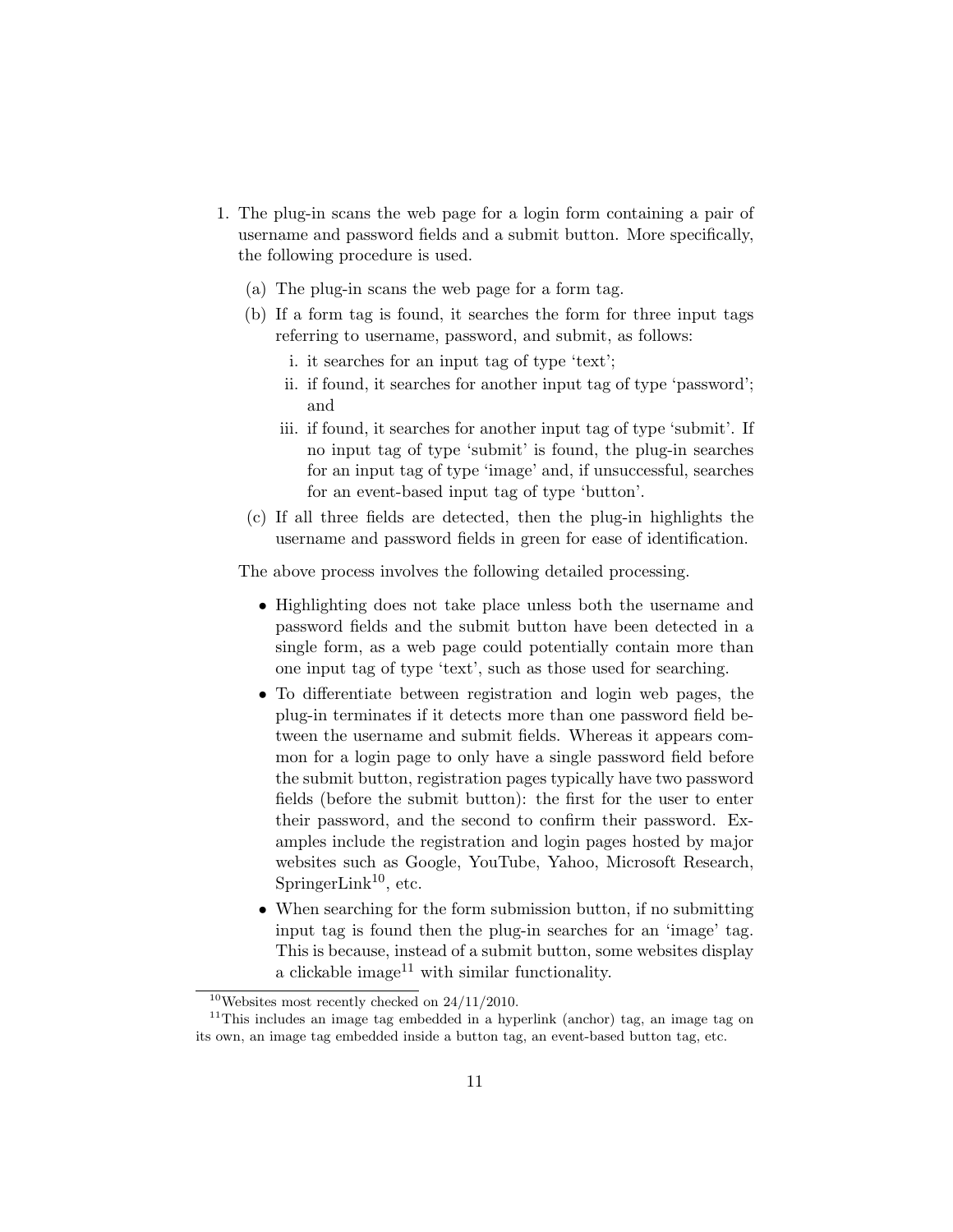- Whereas it appears common for a username field to be immediately followed by a password field, a submit button may not always immediately follow a password field. For example, some major websites (e.g. Google, YouTube, Yahoo, Gmail, Springer-Link) add a 'Stay signed in' or 'Remember me' check box between the password field and the submit button<sup>12</sup>. The plug-in addresses this issue by skipping all tags between the password field and the submit button, including those of type 'checkbox'.
- 2. It uses the JavaScript inherent property 'document.location.protocol' to discover whether HTTP or HTTPS is in use.

#### 4.2.1 HTTP-specific Implementation Details

In the following we refer throughout to the step numbers given in section 3.2.1.

- In step 3, the plug-in makes the following modifications to the login page provided by the RP.
	- 1. It adds an HTML object tag that allows the user to invoke the CIdS. Within the object tag, it sets the param tags to indicate that the RP security policy requires PassCards to contain two fields: the firstname and the lastname fields, (or three fields if protection against phishing is required, in which case the third field would be the *web page* field). Alternatively, the security policy could be configured so that the web page field is optional.
	- 2. It adds a function to the head section of the RP login page to intercept the XML-based RSTR message returned by the CIdS.
	- 3. It inserts the PassCard logo, causing it to appear just before the 'login' button in the login page, as illustrated in Fig. 3. The logo is associated with an 'on-click' event, so that, if clicked, the CIdS is invoked (after calling the added function). To cater for users with sight difficulties or web browsers configured not to display images, a text field can replace the logo. This text is also displayed when the mouse is held over the PassCard logo, indicating that PassCard can be used to sign on.
- In step 7, the plug-in performs the following steps.

<sup>&</sup>lt;sup>12</sup>Websites most recently checked on  $24/11/2010$ .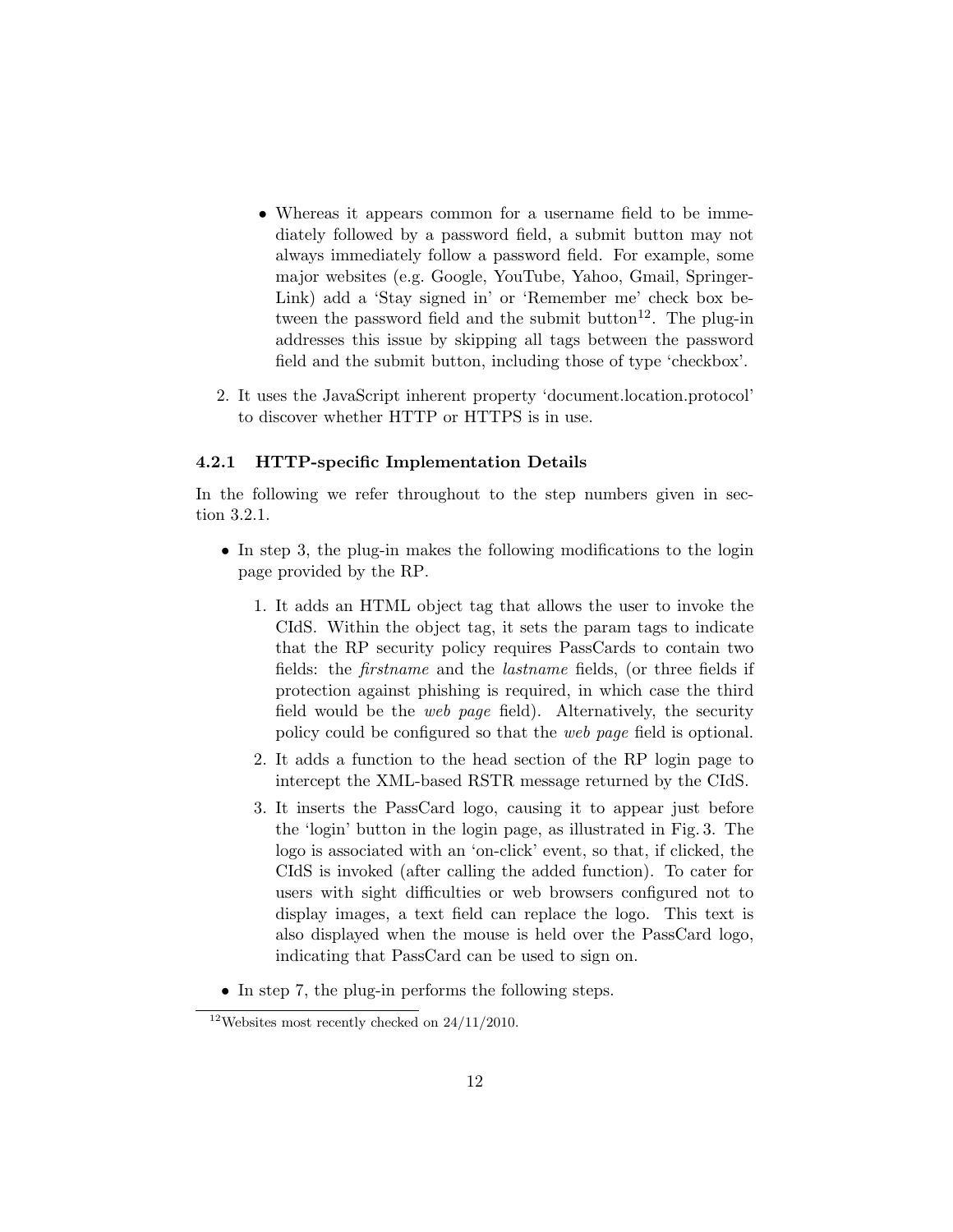- 1. It intercepts the XML-based RSTR message using the added function.
- 2. It parses the intercepted token and extracts the values of the firstname and lastname fields. The plug-in uses an XML parser built into the browser to read and manipulate the intercepted XML token. The plug-in passes the token to the parser, which reads it and converts it into an XML DOM object that can be accessed and manipulated by JavaScript.
- 3. It checks if the HTTPS-mode-signalling cookie (see section 4.3.1) is set; if so, it moves to step 7d of section 3.2.2. If not, it continues.
- 4. If a URL is present in the web page field of the RSTR message, it compares it with the URL of the visited website, and only proceeds if they match.
- 5. It automatically fills in the username and password fields with the firstname and lastname values, respectively.
- 6. It auto-submits the login form using the JavaScript 'click()' method.



Figure 3: PassCard logo

### 4.2.2 HTTPS-specific Implementation Details

In the following we refer throughout to the step numbers given in section 3.2.2.

• In steps 3d and 3e, the plug-in processes the RP web page in the following way.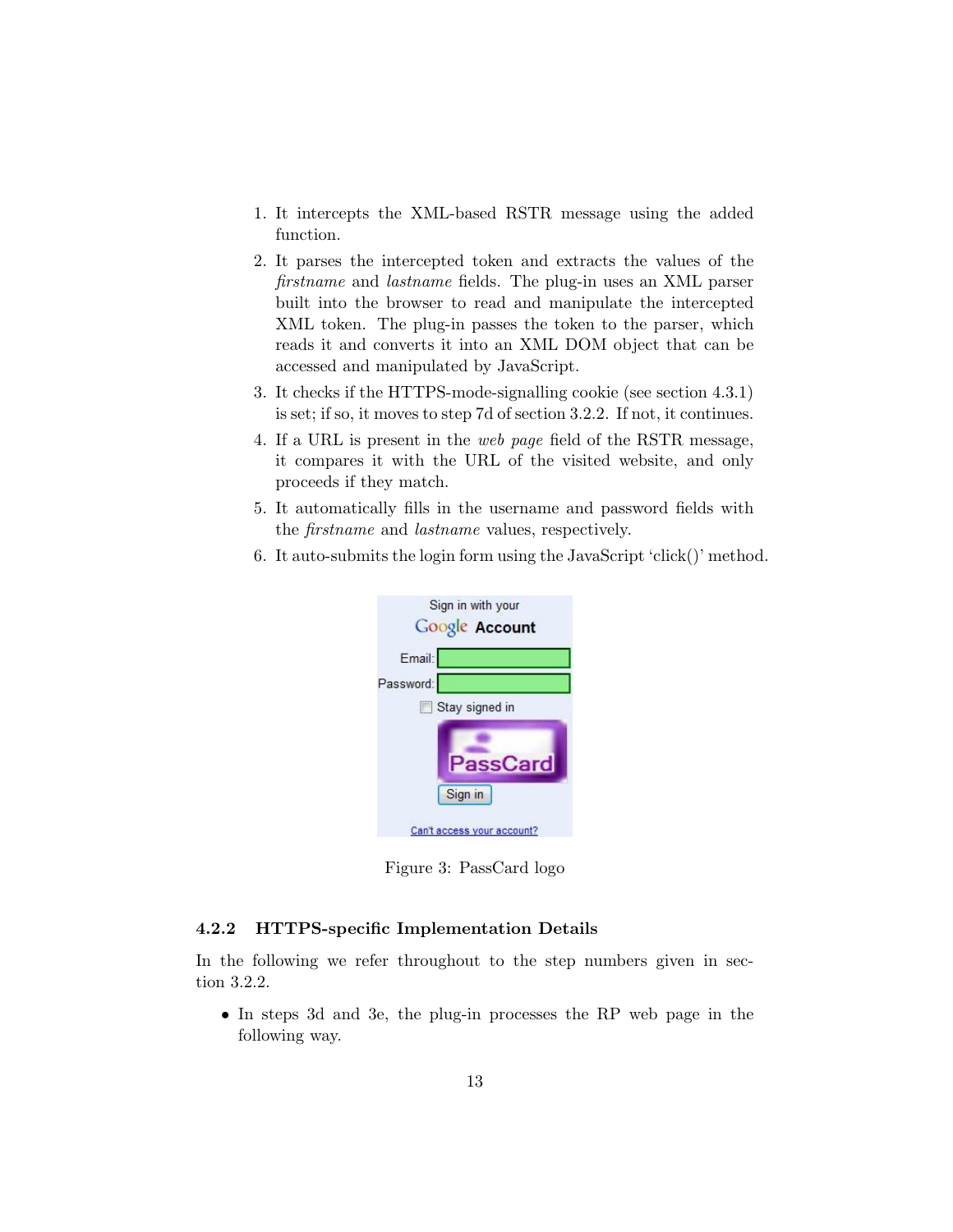- 1. It obtains the HTTPS site's (full) URL, referred to as the 'target URL', using the JavaScript property 'document.location.href', removing any query parameters that may be attached to the URL.
- 2. It creates an HTML hyperlink (a) tag, and sets its 'href' attribute to point to the HS. It also embeds an HTML 'img' (image) tag, that points to the PassCard logo, inside the hyperlink tag. In addition, it creates a title and alternative text, so that if the mouse is held over the PassCard logo, or if the image is not displayed, text is displayed indicating that PassCard can be used to sign on.
- In step 4, if the PassCard logo is clicked, the plug-in redirects the user to the HS. The target URL and the PassCard namespace are sent as query parameters (see Fig. 4).

http://www.oman4ever.org/adminlogin.jsp?PassCard.targetURL=https: //www.qoogle.com/accounts/Login&PassCard.ns=http://www.oman4 ever.org/PassCard

Figure 4: Redirect URL (target URL  $\rightarrow$  HS)

- In step 5, the plug-in processes the HS web page in the following way.
	- 1. If no password-based login form is served by the HS web page, it creates a 'div' section and inserts an HTML form. The form includes a username (input tag of type 'text'), password (input tag of type 'password') and submit (input tag of type 'submit') elements. The 'div' section is then embedded in the HS page. To keep the changes to the HS page transparent to the user, the plug-in hides this form by setting the style of the 'div' section (which contains the added form) to 'visibility: hidden'. Note that embedding a form in the HS page enables the re-use of the code that was previously developed to handle HTTP mode.
	- 2. It parses the URL query parameters to obtain the target URL, and stores it in a cookie.
	- 3. It creates/sets the HTTPS-mode-signalling cookie (see section 4.3.1).
	- 4. It auto-invokes the CIdS using the JavaScript 'click()' method.
- In steps 7d and 7e, the plug-in: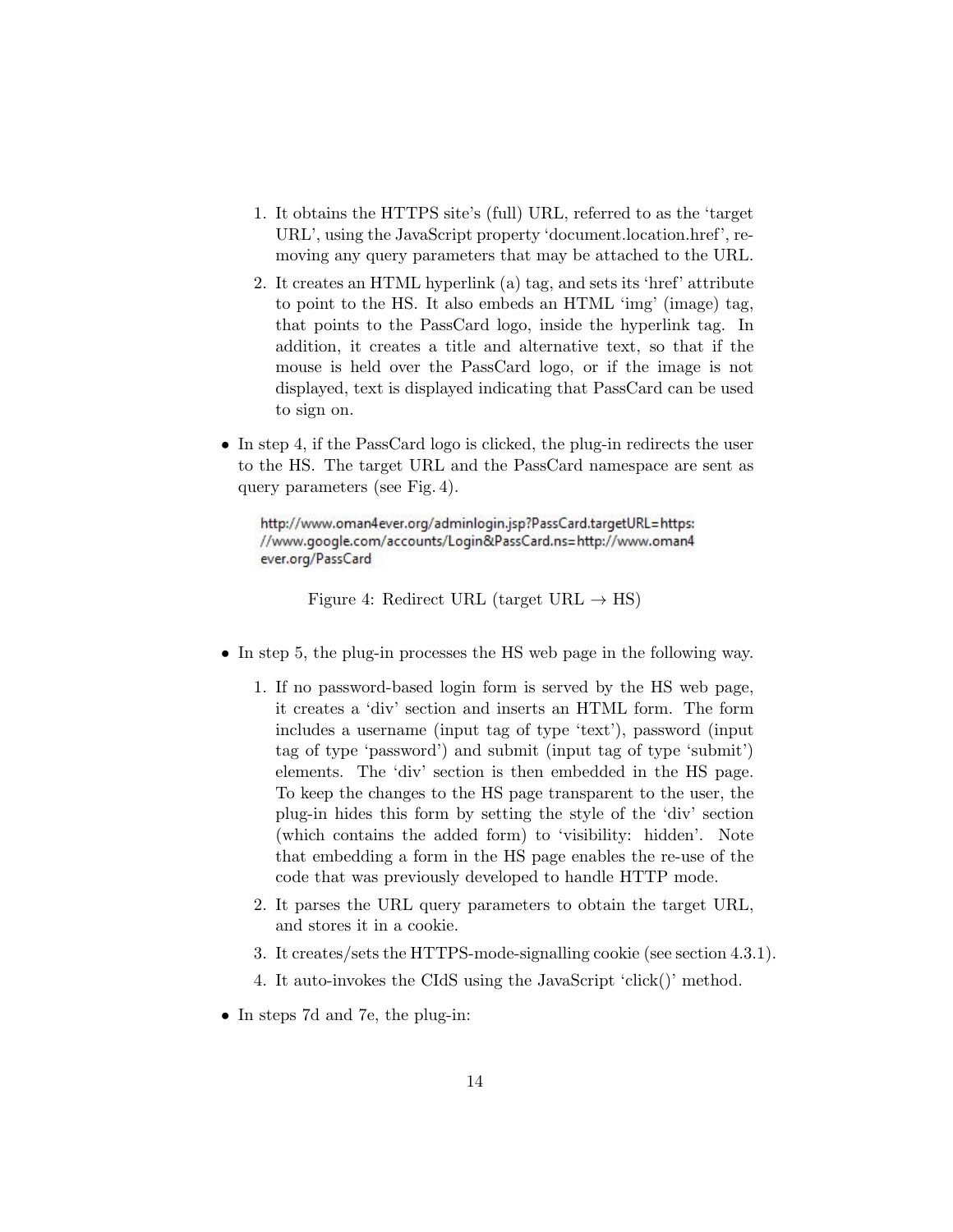- 1. encrypts the username and password values using AES in CBC mode with a secret key known only to the plug-in.
- 2. transparently redirects the user to the target URL, using the JavaScript property 'window.location'. The encrypted username and password values and the PassCard namespace are sent as query parameters (see Fig. 5).

https://www.google.com/accounts/Login?PassCard.identifier=950a0d3 ae1ee2c074753c0b51820c9a95f5e9fece7c5534dff25666001350ee428d62d 472f551e2bbe37b6443283e3b4&PassCard.verifier=9b9a2b5514c9643a2c b6a2614530145d3dab76b12f292adcaadc73910921c408677ba99e960c248f d6de3a1feced4c2a&PassCard.ns=http://www.oman4ever.org/PassCard

Figure 5: Redirect URL (HS  $\rightarrow$  target URL)

- In step 8, the plug-in processes the target URL web page in the following way.
	- 1. It parses the URL query parameters to obtain the encrypted values of the username and password, and decrypts them using its internally stored secret key.
	- 2. It locates the username, password, and submit fields.
	- 3. It auto-populates the username and password fields with the decrypted username and password values.
	- 4. It creates a three-second-long-living cookie to ensure that it does not re-submit the username-password values again before a threesecond delay has elapsed (see section 4.3.3).
	- 5. It auto-submits the login form using the JavaScript click method.

## 4.3 Discussion

We now consider development issues of the scheme.

## 4.3.1 HTTP/HTTPS Modes

As a result of using the same program code to handle both the HTTP and HTTPS cases (to keep development efforts to a minimum and to maximise code efficiency), a cookie is used to signal to the browser extension that HTTPS mode is activated. This tells the browser extension to perform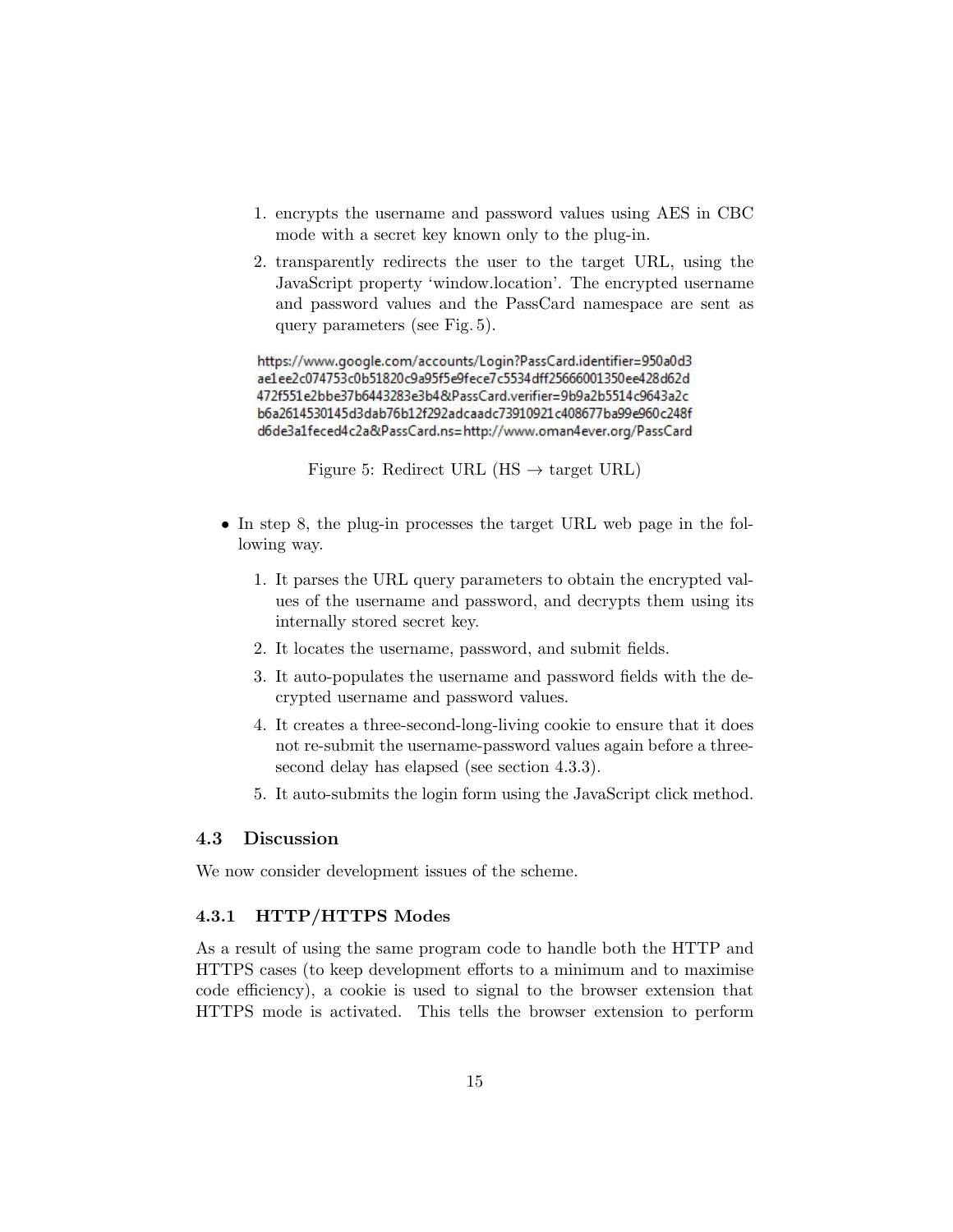step 7d of section 3.2.2 instead of step 7d of section 3.2.1. More specifically, the HTTPS-mode-signalling cookie is created between steps 5b and 5c of section 3.2.2, and this cookie is checked between steps 7c and 7d of section 3.2.1; if set, HTTPS mode is activated, otherwise HTTP mode continues.

### 4.3.2 HTTP Server (HS)

The role of the HS in the PassCard system is not fully explained above. The HS can be any HTTP site, and is not actively involved in the protocol except to serve a web page when requested. It simply acts as a convenient way to avoid the problems associated with use of CardSpace with an HTTPS site. The choice of HS is not particularly privacy-sensitive in that it does not learn any sensitive data; it simply learns that a client at a particular IP address is using PassCard. The choice of HS is a configuration option in the prototype, so if the default site is regarded as privacy-threatening then a user can change it to any trusted address, e.g. that of a personal web page. In addition, users can use a local web server running on their own machines. Setting up a local web server is typically straightforward, e.g. by installing  $XAMPP<sup>13</sup>$ .

The use of a personal web page also leads to other advantages, including minimising the load on the PassCard default HS. Also, if the default HS is down for whatever reason (e.g. hosting costs, network failure, etc.) users can always rely on or switch to their own HS. Moreover, the use of a personal web page is likely to make users feel more confident in its use, thereby encouraging the adoption of PassCard and CardSpace.

The HS could also be implemented as a proxy server. This would maximise user transparency in the sense that users would not experience a redirect from the target HTTPS site to another HS and vice versa. However, such a change would deny users the opportunity to use their own site. In addition, the proxy site will need to be trusted by the user, since usernamepassword values will need to be given to the proxy server so that it can deliver them transparently to the target HTTPS site. Furthermore, if an HTTP proxy [10] is used, the user must force the browser to use the proxy. This is potentially inconvenient and may not always be possible (e.g. the user may not have permission to make the necessary change to the browser settings) [6]. Finally, PassCard would stop working if the proxy site was unavailable for any reason, e.g. networking failures, overloading, etc.

<sup>13</sup>http://www.apachefriends.org/en/xampp.html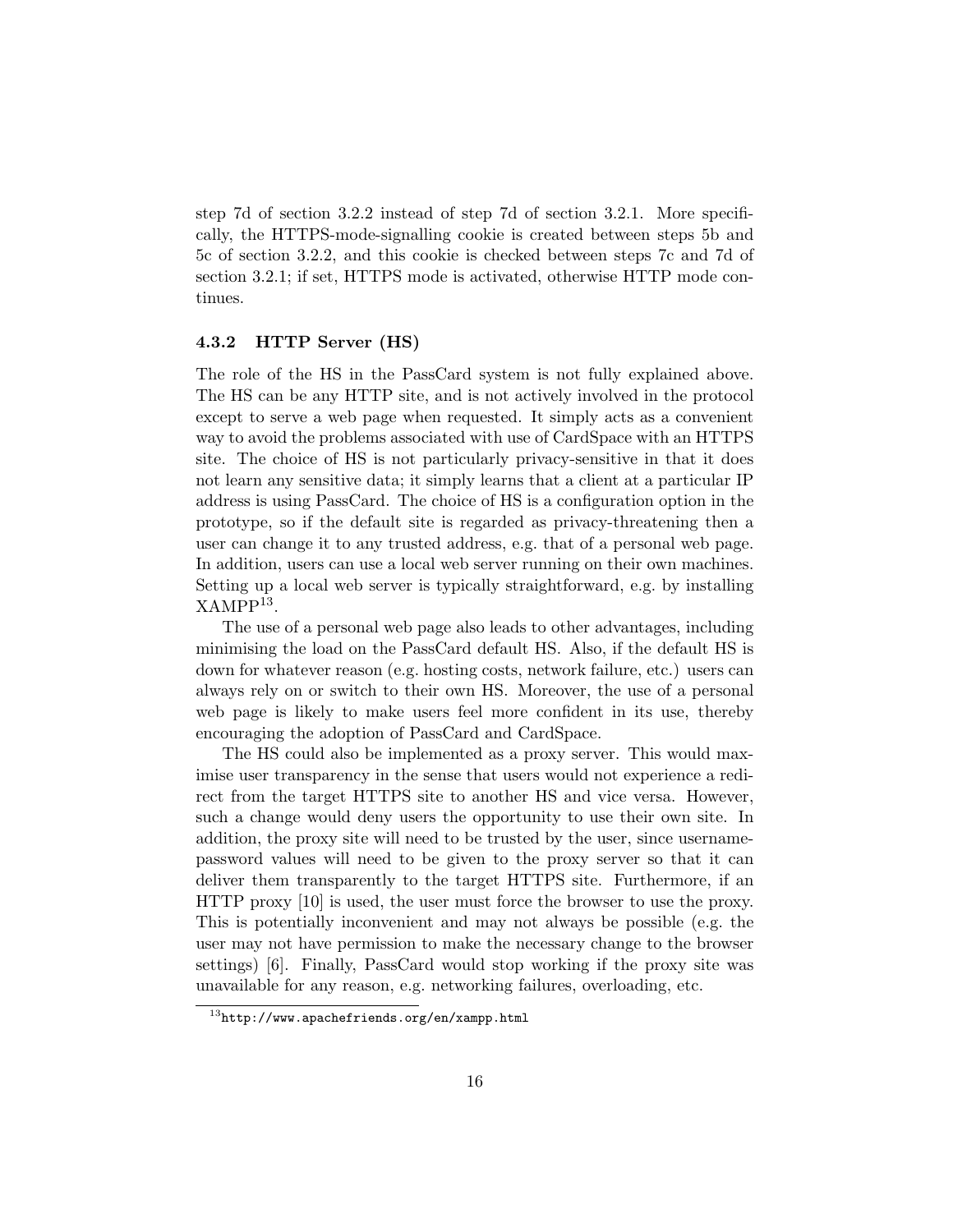### 4.3.3 Failed Authentication Attempts

When some websites, e.g. those of Microsoft Research<sup>14</sup> and RHUL's network authentication page<sup>15</sup>, have incorrect credentials submitted to them, they do not change the URL (e.g. by redirecting the user to a new web page). Instead they inform the user of the failure of their authentication attempt on the same login page, maintaining the same URL in the browser's address bar.

When the PassCard plug-in is executing in HTTPS mode, such an event will cause it to run again, because the page has been refreshed but the URL is unchanged. When it runs, the plug-in will see the same URL with the same query parameters (as were redirected/sent by the PassCard plug-in when running on the HS's page), and will thus attempt to automatically sign in the user again with the same (wrong) credentials, because it believes the user has just been redirected from the HS. The website will deny access once again, and the same process will repeat indefinitely, resulting in either the user getting locked out after a certain number of failed authentication attempts or the browser becoming stuck in an (infinite) loop.

To address this issue, the plug-in creates a short-lived cookie just before attempting to auto-sign in the user for the first time, to ensure that it does not attempt to log in the user again before a certain period of time (e.g. 3 seconds) has elapsed. If the plug-in discovers that the user has been denied access following an attempt to automatically sign in, it informs the user and terminates. It also attempts to close the visited page, after first obtaining permission from the user. This termination is based on the assumption that the user has either inserted the wrong credentials in the current PassCard or has simply selected the wrong PassCard.

Other solutions to address this particular issue have been tried, but found not to work. For example, it is tempting to try to use the HTTP referrer<sup>16</sup> field, which can identify the web page that the user was visiting before they arrived at the current page. Indeed, JavaScript provides its own built-in property for HTTP referrer, namely 'document.referrer'. Thus, the PassCard plug-in could use this to attempt to sign in the user only if redirected from the HS; if not, it simply terminates on the assumption that the user has already attempted to sign in but has been denied access. However, informal tests suggest that this technique does not work for the PassCard plug-in, probably because the redirect from the HS to the target

 $^{14}\mathrm{https}$  ://cmt.research.microsoft.com/IDTRUST2010/Default.aspx

 $15$ https://nac.rhul.ac.uk/authentication/, most recently checked on 24/11/2010.

 $^{16}$ http://tools.ietf.org/html/rfc2616#section-14.36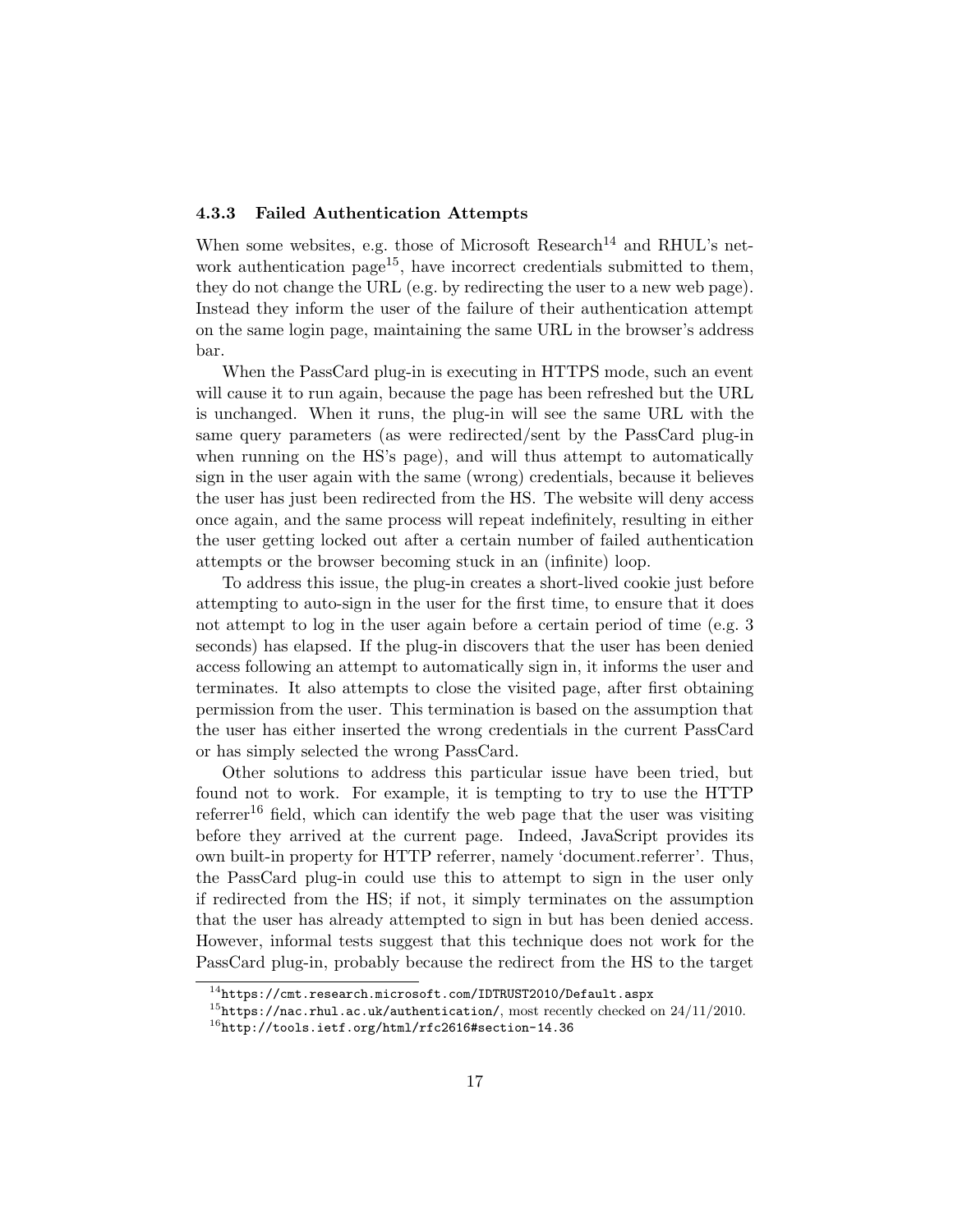site is initiated by the plug-in itself (using the 'windlow.location' property) and not by the HS server.

In any case, the use of the HTTP referrer field should be avoided because:

- if the HS and the target URL fall under the same domain, the HTTP referrer field would prevent the plug-in from automatically signing in the user; and
- the referrer field could be disabled or faked.

### 4.3.4 CardSpace-enabled RPs

We next discuss two alternative approaches to that presented in section 3.3.2.

- 1. After identifying that an RP supports username-password authentication, the browser extension could be configured to detect whether the RP already supports CardSpace; if so, the browser extension will deactivate PassCard. However, since the RP already offers passwords as a login option, offering PassCard may help password users and does not prevent users using the CardSpace-based authentication.
- 2. Instead of de-activating PassCard automatically if the RP supports CardSpace, as suggested above, the browser extension could ask users (e.g. via a JavaScript pop box) whether to activate PassCard. Although this would provide a greater degree of user control, repeated user prompting could become very intrusive. Nevertheless, this effect would be mitigated if the user's answer was stored.

## 5 PassCard Properties

We now consider a number of PassCard features and limitations.

## 5.1 Security

PassCard uses the functionality of the CIdS, and is supported by its built-in security features. For example, the CIdS runs in a separate private desktop session, preventing other applications, e.g. malware, from interacting or interfering with it. In addition, all values inserted in the fields of a PassCard are stored in encrypted form on the user machine.

Furthermore, the CIdS identifies the RP to the user and indicates whether or not they have visited that particular RP before; if the user is visiting this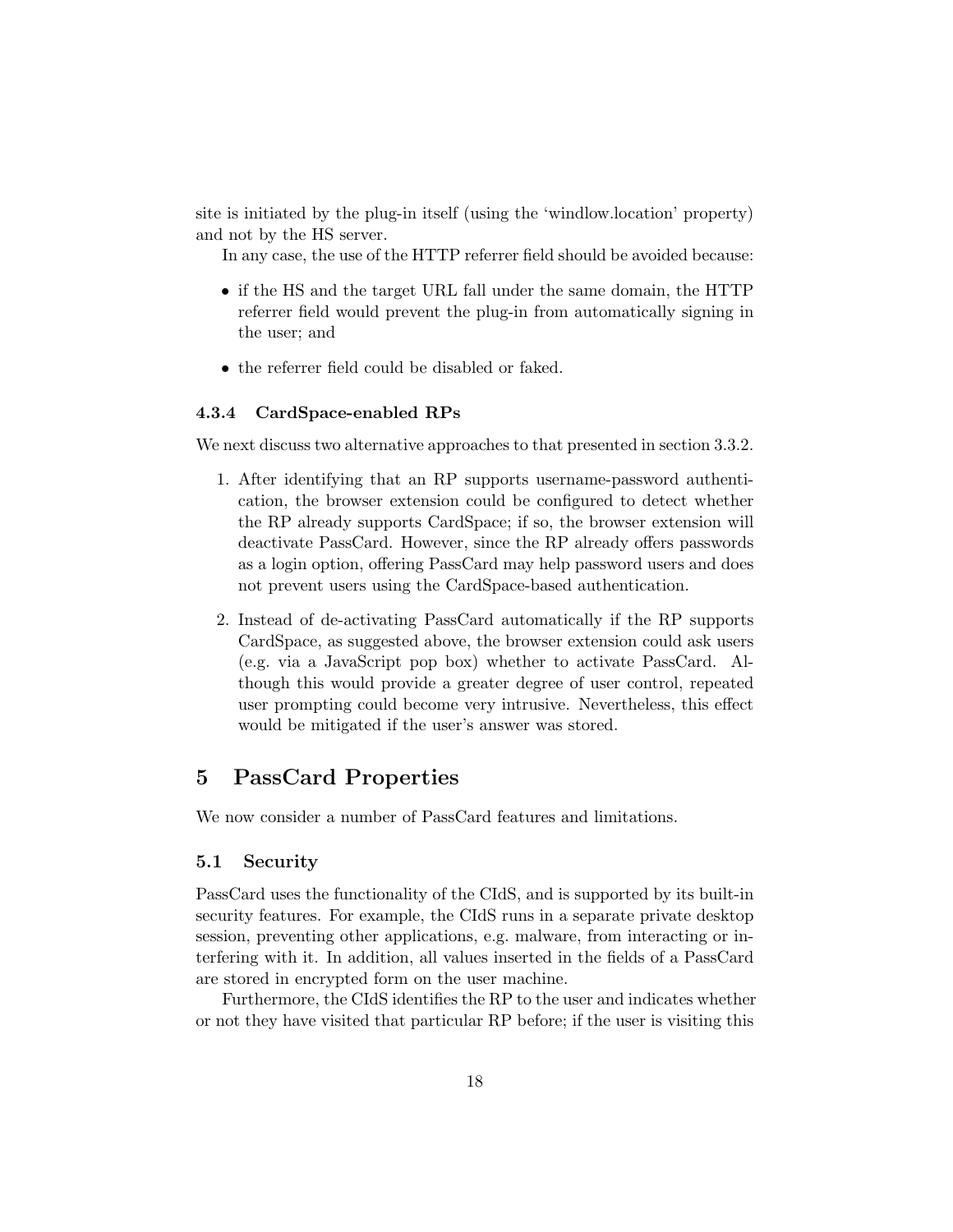RP for the first time, CardSpace requests the user's permission to proceed<sup>17</sup>. This helps to support mutual authentication since the user and the RP are both identified to each other.

As with any local password manager, PassCard (when running in HTTP mode) avoids the need for trusted third parties. In addition, the automatic form-filling feature reduces exposure to shoulder-surfing attacks and also helps to thwart key loggers.

PassCard reduces the threat of phishing attacks involving impersonation of legitimate sites by comparing the URL in the PassCard with that of the visited website. PassCard also supports the use of strong per-site passwords, since users no longer need to memorise or write down passwords.

Finally, note that the PassCard browser extension does not require any changes to default IE security settings, thereby avoiding potential vulnerabilities resulting from lowered browser security settings.

### 5.2 Usability

PassCard provides a simple, intuitive user experience through its use of the CIdS interface. At the same time, it familiarises users with CardSpace, thereby potentially facilitating future adoption of more secure means of authentication. Unlike other password managers which represent credentials in text form, PassCard credentials are stored in PassCards which can be equipped with a readily recognisable image, e.g. an RP logo.

PassCard operates completely transparently to external parties, and hence does not require any changes to RPs, identity selectors or to default browser security settings. The scheme is also highly flexible, since users can choose to use it simply by clicking the PassCard logo. It also supports flexibility in the choice of the HS when running in HTTPS mode.

Finally, by making use of CardSpace features, PassCard supports a degree of roaming. A user can transfer PassCards from one PC to another using the CardSpace backup facilities. Indeed, if the CardSpace backup file (which holds data in encrypted form) is stored on a portable storage medium (e.g. a USB drive) then full mobility is provided, as well as robustness in the form of protection against loss of credential data.

<sup>&</sup>lt;sup>17</sup>This enhances security by comparison with 'conventional' password-based authentication, where the RP is not identified to the user.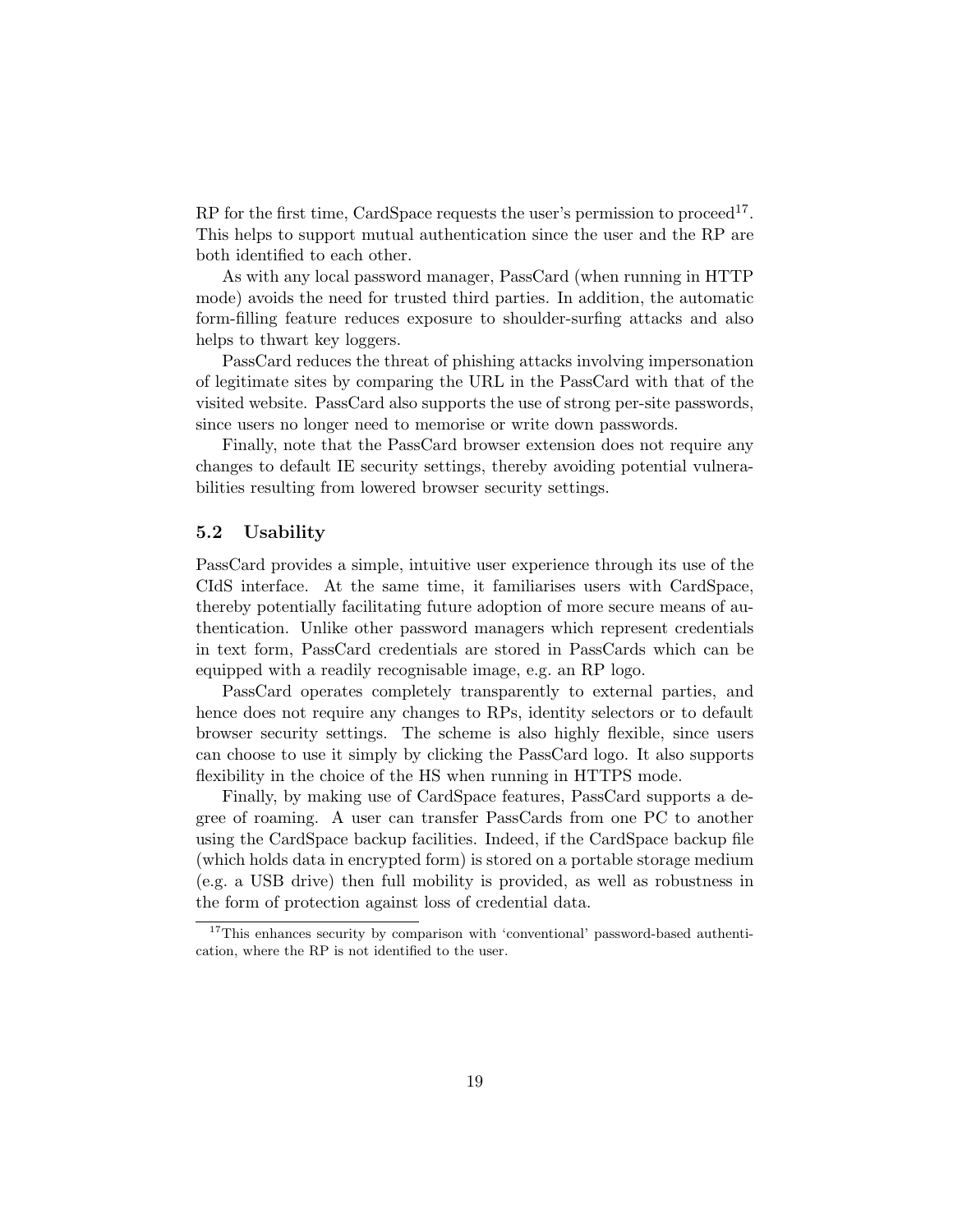## 5.3 Limitations

Perhaps the most obvious limitation of PassCard is that anyone with access to a Windows user account can access the PassCards and use the stored credentials. This is a fundamental limitation of CardSpace which, by default, does not impose any additional password protection on the use of the CIdS. To address this issue, we observe that CardSpace allows individual InfoCards to be PIN-protected, which should be considered for PassCards stored on machines accessible to other users. In addition, it may be possible to cause CardSpace to run under User Account Control, so that running CardSpace causes Windows to prompt the user for an admin password.

The browser extension must scan every browser-rendered web page to detect whether it supports username-password authentication, and this may affect system performance. However, informal tests on the PassCard prototype suggest that this is not a serious issue. In addition, the browser extension can be configured so that it only operates with certain websites.

The current PassCard prototype has not yet been tested with the recently released CardSpace  $2.0^{18}$ . We are thus unable to provide precise operational details for this version.

Like OpenID<sup>19</sup>, we have used URL query parameters in the PassCard prototype to exchange data between the HS site and the target HTTPS site. This could give rise to the well-known issue of URL size limitations. For example, some 'older' servers may impose restrictions on the URL length; indeed the HTTP specification [5], whilst not specifying a maximum URL or path length, states that servers should be cautious about depending on URI (a generalisation of a URL) lengths greater than 255 bytes, because they may not be properly supported by some older client or proxy implementations. Additionally, the HTML 3 specification [13] states that the attribute value, e.g. a URL that was set as the value to the 'href' attribute in a hyperlink tag, is limited to 1024 characters<sup>20</sup>; however, the HTML 4 specifications [14] omit this restriction<sup>21</sup>. According to the Microsoft help and support centre, Microsoft IE supports a maximum URL length of 2083 characters<sup>22</sup>, which is much larger than the length of a typical PassCard-generated URL (approximately 300 characters), as informal prototype testing suggests. Therefore, URL size limitations are not likely to be a major usability barrier.

<sup>18</sup>CardSpace 2.0 has not yet been standardised; in fact, at the time of writing, CardSpace 2.0 has only been released as a Beta prototype.

<sup>19</sup>http://openid.net

 $20$ http://www.w3.org/MarkUp/html3/HTMLandSGML.html

 $^{21}$ http://www.w3.org/TR/html4/intro/sgmltut.html#h-3.2.2

<sup>22</sup>http://support.microsoft.com/kb/208427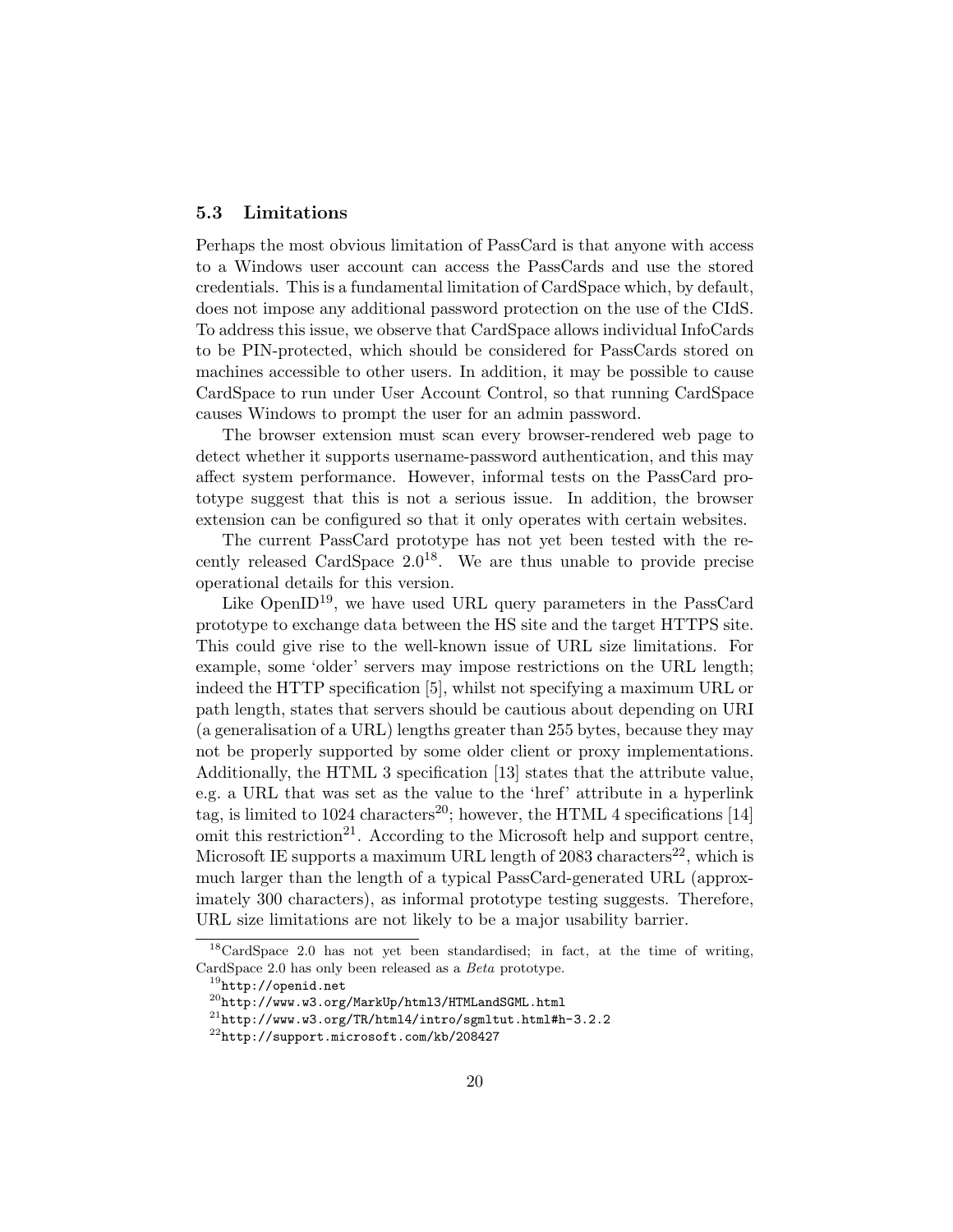Finally, older browsers (or browsers with scripting disabled) may not be able to run PassCard, as it was built using JavaScript. However, most modern browsers support JavaScript (or ECMAscript), and so this seems unlikely to be a major usability obstacle.

## 6 Related Work

Password managers, which store passwords in a secure location either on the user PC or remotely, are now widely available. They typically store passwords in encrypted form and, unlike PassCard, require users to use a single master password to access the password store. Some are also capable of masking passwords, and others, much like PassCard, provide automatic password entry. Examples of password managers include open source schemes such as Password Safe<sup>23</sup>, KeePass<sup>24</sup>, Qubliette<sup>25</sup>, Password Go $r$ illa<sup>26</sup> and PINs<sup>27</sup> as well as commercial products such as RoboForm<sup>28</sup>, Any Password<sup>29</sup> and Turbopasswords<sup>30</sup>.

Perhaps the most distinctive feature of PassCard is its dependence on CardSpace, whereas other password managers are independent applications. PassCard can thus benefit from the CardSpace security features, which may give users greater confidence in its use. Most importantly, it is hoped that its introduction, with immediate practical benefits to the end user, will help encourage the adoption of more sophisticated identity management schemes like CardSpace. Such schemes offer the potential for a step forward in the practice of user authentication and authorisation, with potential benefits for all legitimate parties operating via the Internet. Indeed, without simple paths to adoption for schemes like CardSpace, there is a danger that it and all the other identity initiatives will fail.

## 7 Conclusions and Future Work

In this paper we have proposed a new version of PassCard, which (unlike its predecessor) supports almost all websites, including those using HTTPS.

<sup>23</sup>http://passwordsafe.sourceforge.net/

 $^{24}\mathrm{http://KeePass.info/}$ 

 $^{25}\mathrm{http://trangles.com/free/oublette.html}$ 

 $^{26}$ http://fpx.de/fp/Software/Gorilla/

 $^{27}$ mirekw.com/winfreeware/pins.html

<sup>28</sup>http://roboform.com/

<sup>29</sup>http://anypassword.com/

 $30$ http://chapura.com/passwordmanager.php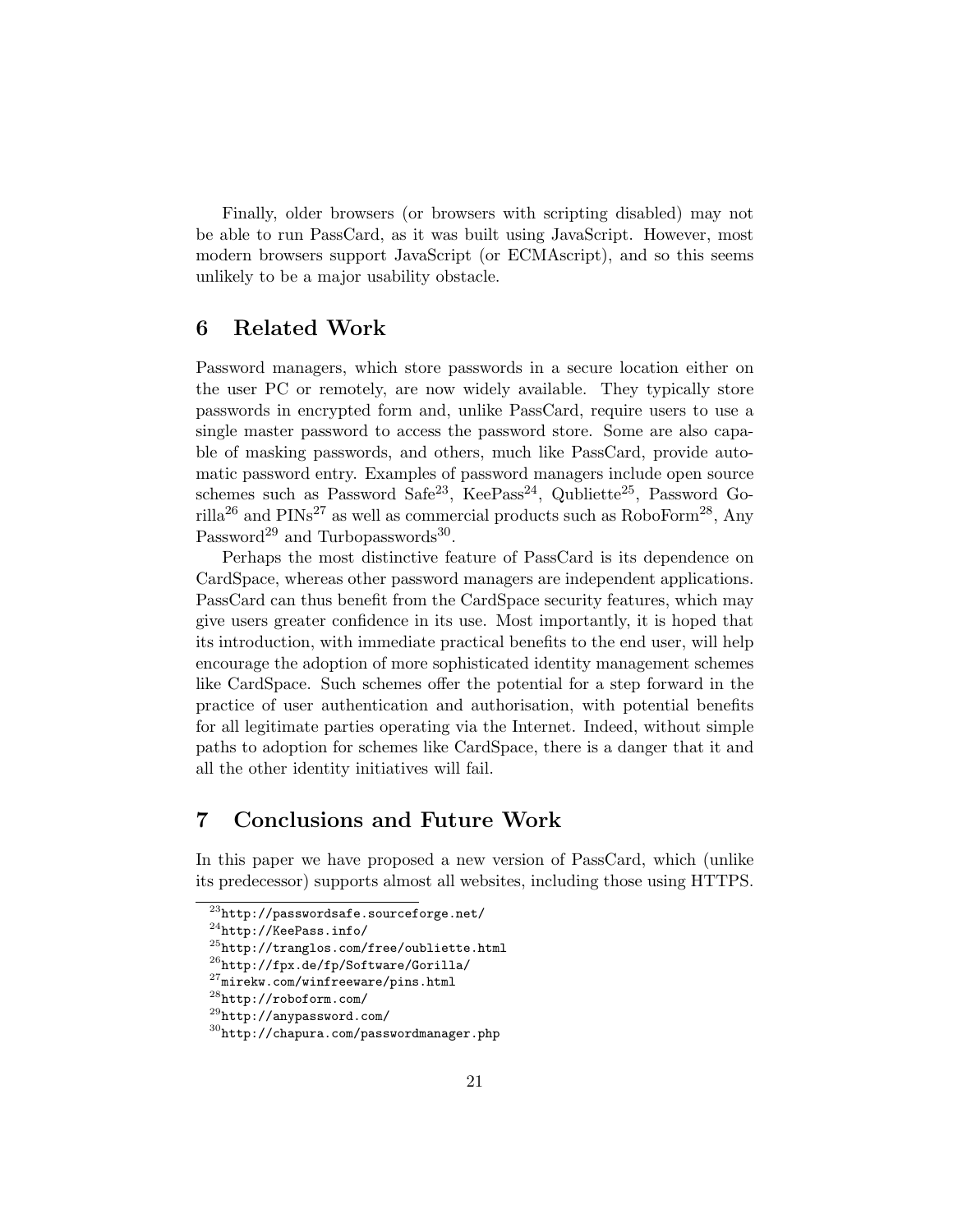Users store their usernames and passwords in CardSpace personal cards, and use such cards to transparently sign on to corresponding websites. The scheme is based on a browser extension, and requires no changes to login servers; in particular, it does not require them to support CardSpace. Neither does the scheme require any changes to the current CardSpace identity selector, or to default browser security settings.

The scheme uses the CardSpace identity selector interface to seamlessly authenticate users to websites. It extends the use of personal cards to allow for transparent password management. Such an approach could help to extend the applicability of CardSpace.

Planned future work includes building a scheme that enables the use of CardSpace as a password-based single sign-on system. In addition, a possible topic for future work could be investigating the possibility of building a portable version of PassCard to support users who do not have installation privileges or are forced to use untrusted machines when travelling.

## Acknowledgements

The first author is sponsored by the Diwan of Royal Court, Sultanate of Oman.

## References

- [1] Haitham S. Al-Sinani and Chris J. Mitchell. Using CardSpace as a password manager. In Elisabeth de Leeuw, Simone Fischer-Hübner, and Lothar Fritsch, editors, proceedings of the IFIP IDMAN 2010 – 2nd IFIP WG 11.6 Working Conference on Policies and Research in Identity Management, volume 343 of IFIP Advances in Information and Communication Technology, pages 18–30. Springer, Boston, 2010.
- [2] Vittorio Bertocci, Garrett Serack, and Caleb Baker. Understanding Windows CardSpace: An Introduction to the Concepts and Challenges of Digital Identities. Addison-Wesley, Reading, Massachusetts, 2008.
- [3] Art Conklin, Glenn Dietrich, and Diane Walz. Password-based authentication: a system perspective. In Proceedings of the 37th Annual Hawaii International Conference on System Sciences (HICSS 04) — Track 7. IEEE Computer Society, Los Alamitos, CA, 70170b, 2004.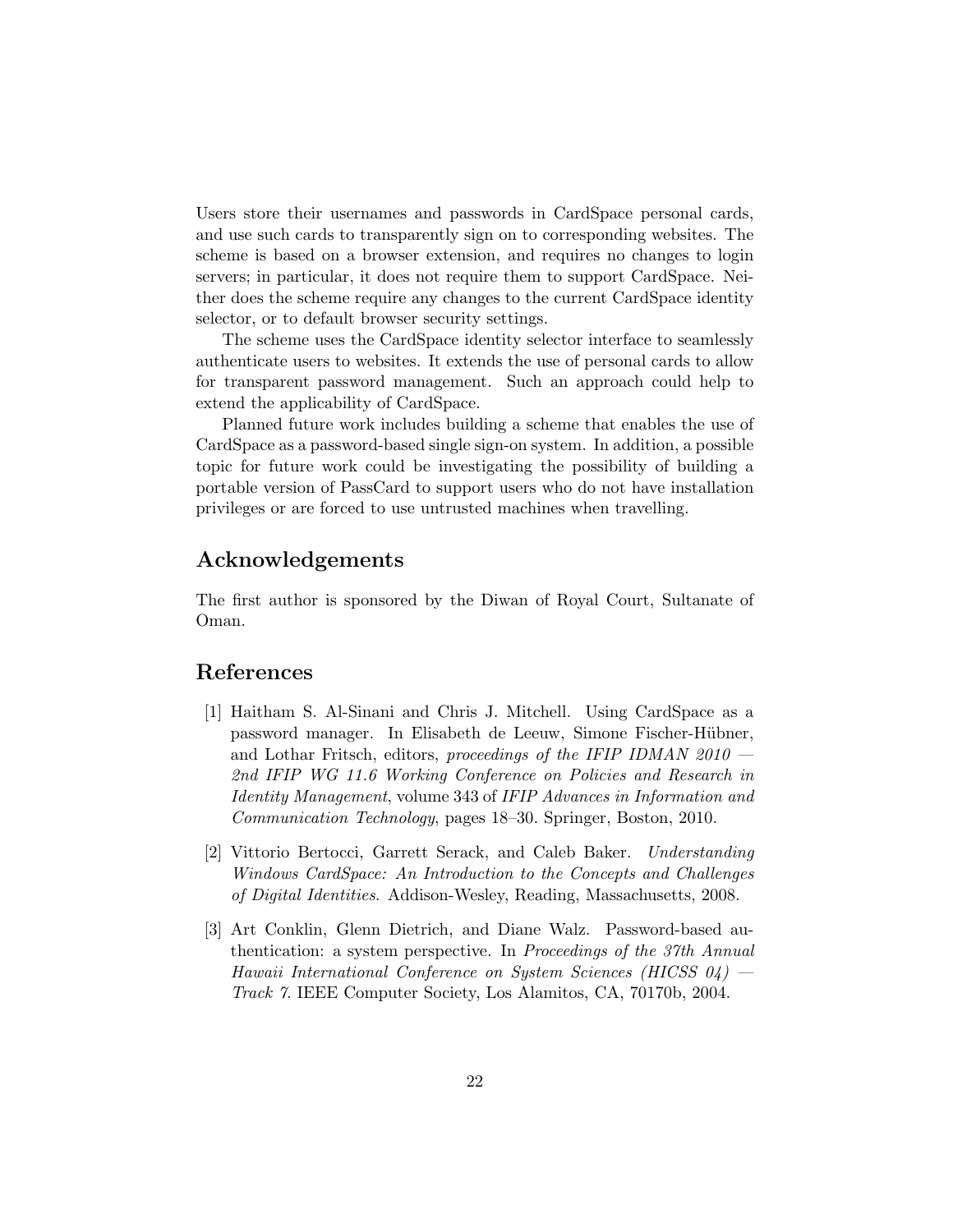- [4] Marco De Luca. Password Management for Distributed Environments. VDM Verlag, Saarbrücken, 2008.
- [5] R. Fielding et al. Hypertext Transfer Protocol HTTP/1.1. RFC 2616, Internet Engineering Task Force, 1999. http://www.ietf.org/ rfc/rfc2616.txt.
- [6] Dinei Florêncio and Cormac Herley. One-time password access to any server without changing the server. In Tzong-Chen Wu, Chin-Laung Lei, Vincent Rijmen, and Der-Tsai Lee, editors, Information Security, 11th International Conference, ISC 2008, Taipei, Taiwan, September 15-18, 2008. Proceedings, volume 5222 of Lecture Notes in Computer Science, pages 401–420. Springer-Verlag, Berlin, Heidelberg, 2008.
- [7] Cormac Herley, Paul C. van Oorschot, and Andrew S. Patrick. Passwords: If we're so smart, why are we still using them? In Roger Dingledine and Philippe Golle, editors, Financial Cryptography and Data Security, volume 5628 of Lecture Notes in Computer Science. Springer-Verlag, Berlin, Heidelberg, 230–237, 2009.
- [8] Michael B. Jones. A Guide to Using the Identity Selector Interoperability Profile V1.5 within Web Applications and Browsers. Microsoft Corporation, 2008.
- [9] Michael B. Jones and Michael McIntosh (editors). Identity Metasystem Interoperability Version 1.0 (IMI 1.0). OASIS Standard, 2009. http: //docs.oasis-open.org/imi/identity/v1.0/identity.html.
- [10] Ari Luotonen. Web Proxy Servers. Prentice Hall PTR, New Jersey, 1997.
- [11] Marc Mercuri. Beginning Information Cards and CardSpace: From Novice to Professional. Apress, New York, 2007.
- [12] Thomas A. Powell and Fritz Schneider. Javascript: The Complete Reference. McGraw-Hill Osborne Media, Berkeley, CA, 2nd edition, 2004.
- [13] Dave Raggett. HTML 3.2 Reference Specification. W3C Recommendation, 1997. http://www.w3.org/TR/REC-html32.html.
- [14] Dave Raggett, Arnaud Le Hors, and Ian Jacobs (editors). HTML 4.01 Specification. W3C Recommendation, 1999. http://www.w3.org/TR/ html401/.